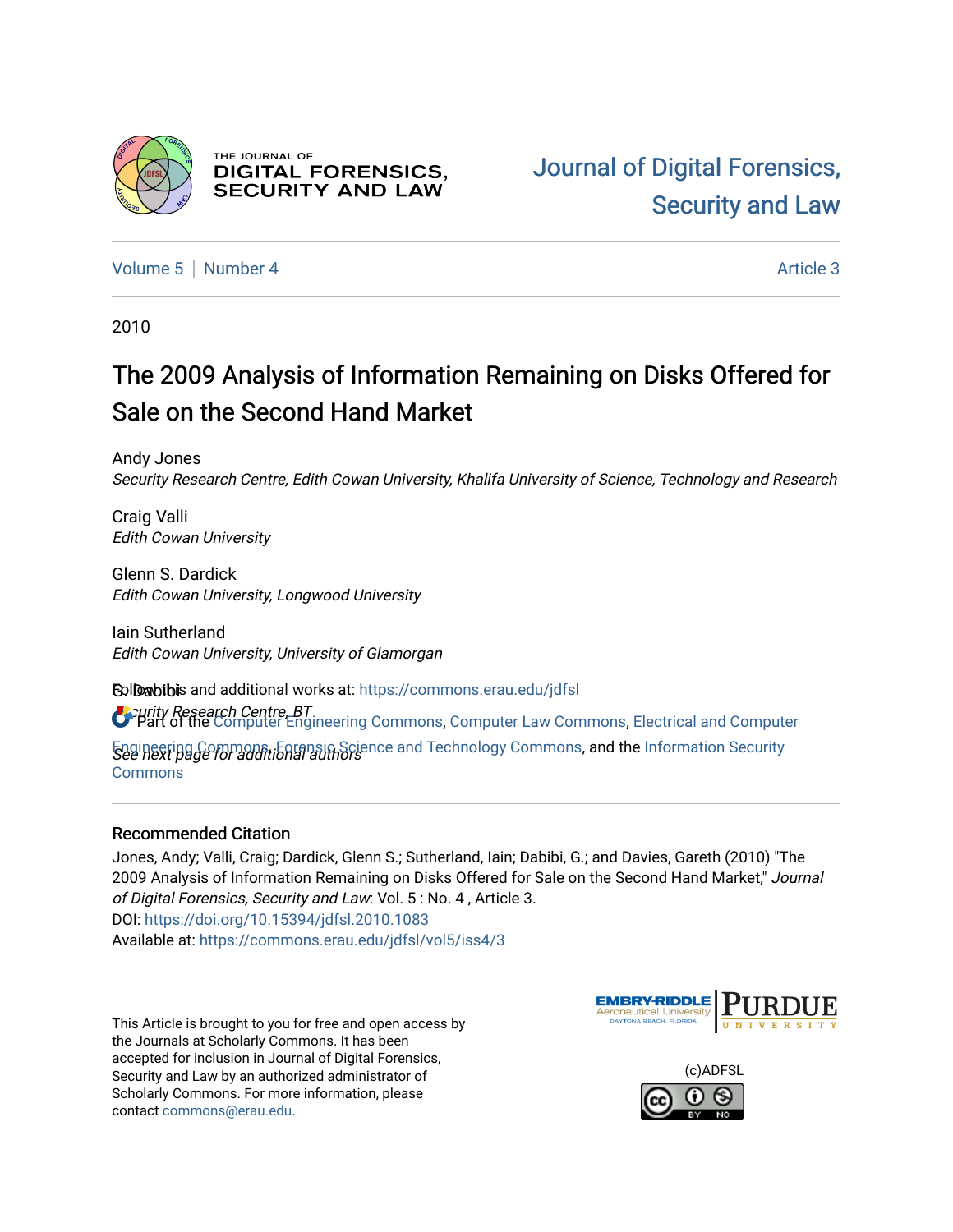# The 2009 Analysis of Information Remaining on Disks Offered for Sale on the Second Hand Market

# Authors

Andy Jones, Craig Valli, Glenn S. Dardick, Iain Sutherland, G. Dabibi, and Gareth Davies

This article is available in Journal of Digital Forensics, Security and Law:<https://commons.erau.edu/jdfsl/vol5/iss4/3>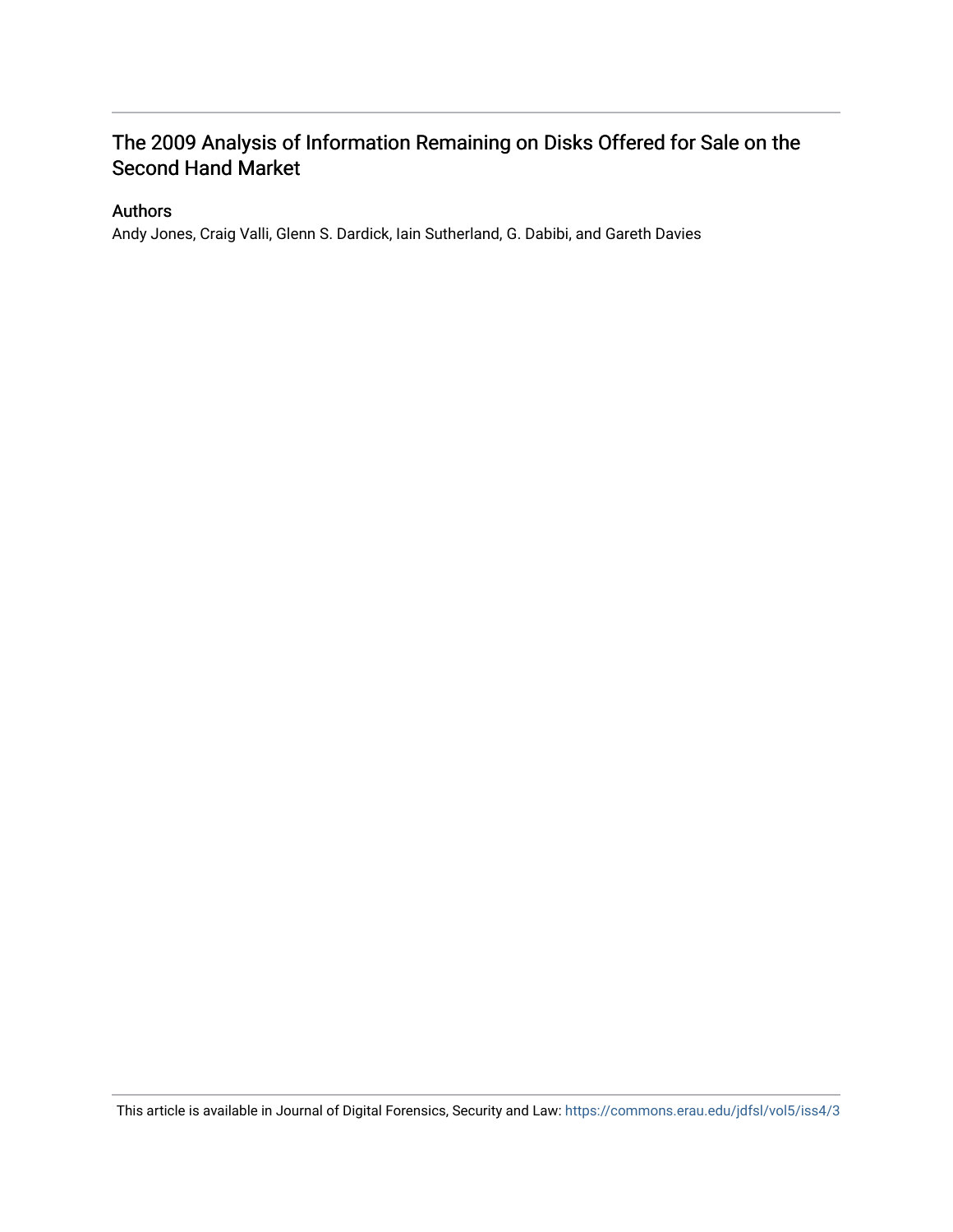# **The 2009 Analysis of Information Remaining on Disks Offered for Sale on the Second Hand Market**

Andy Jones<sup>1,2,3</sup>, Craig Valli<sup>2</sup>, Glenn S. Dardick<sup>2,4</sup>, Iain Sutherland<sup>2,5</sup>, **G. Dabibi<sup>1</sup> and Gareth Davies<sup>5</sup>**

> <sup>1</sup>Security Research Centre, BT London, UK

<sup>2</sup> Edith Cowan University Perth, Western Australia

<sup>3</sup> Khalifa University of Science, Technology and Research Sharjah, United Arab Emirates

> 4 Longwood University Virginia, USA

5 University of Glamorgan UK

andrew.jones@kustar.ac.ae

#### **ABSTRACT**

The ever increasing use and reliance upon computers in both the public and private sector has led to enormous numbers of computers being disposed of at the end of their useful life within an organisation. As the cost of computers has dropped, their use in the home has also continued to increase. In most organisations, computers have a relatively short life and are replaced on a regular basis with the result that, if not properly cleansed of data, they are released into the public domain containing data that can be relatively up to date. This problem is exacerbated by the increasing popularity and use of smart phones, which also contain significant storage capacity. From the results of the research it remains clear that the majority of organisations and private individuals that are using these computers still remain ignorant or misinformed of the potential volume and type of information that is stored on the hard disks contained within these systems. The evidence of the research is that neither organisations nor individuals have considered, or are aware of, the potential impact of the information that is contained in the disks from these systems becoming available to an unintended third party.

This is the fifth study in an ongoing research programme being conducted into the levels and types of information that remain on computer hard disks that have been offered for sale on the second hand market. This ongoing research series has been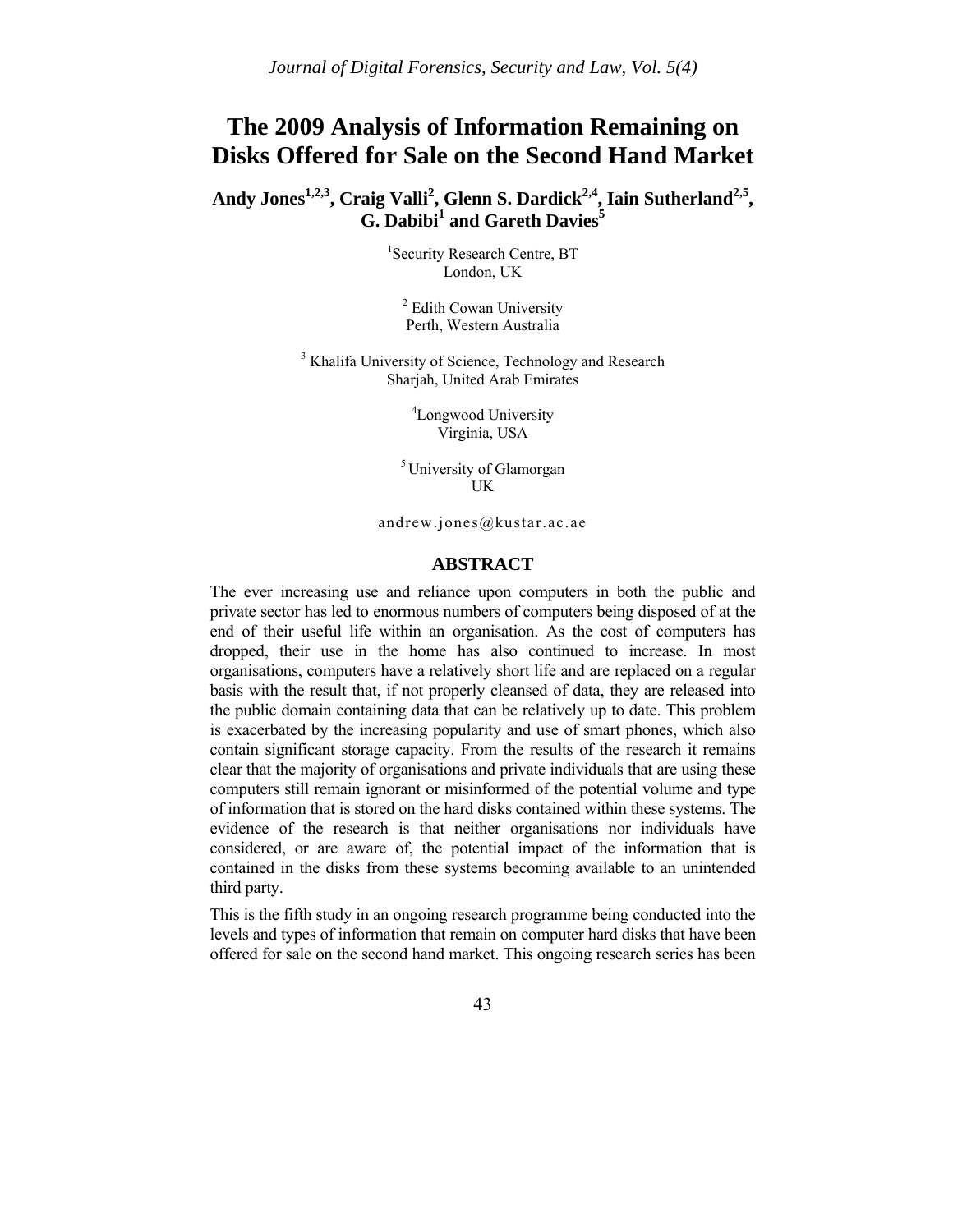undertaken to gain an understanding of the level and types of information that remains on these disks, to determine the damage that could potentially be caused if the information was misused, and to determine whether there are any developing trends. The disks used have been purchased in a number of countries. The rationale for this was to determine whether there are any national or regional differences in the way that computer disks are disposed of and to compare the results for any regional or temporal trends. The disks were obtained from a wide range of sources in each of the regions in order to minimise the effect of any action by an individual source.

The first study was carried out in 2005 and since then has been repeated annually with the scope being incrementally extended to include additional research partners and countries. The study in 2009 was carried out by British Telecommunications (BT) and the University of Glamorgan in the UK, Edith Cowan University in Australia, Khalifa University in the United Arab Emirates and Longwood University in the USA.

The core methodology of the research has remained unaltered throughout the duration of the study. The methodology has included the acquisition of a number of second hand computer disks from a range of sources and determining whether the data contained on the disks has been effectively erased or if they still contain information relating to previous owners. If information was found on the disks from which the previous user or owner could be identified, the research examined whether it was of a sensitive nature or in a sufficient volume to represent a risk. One of the consistent results of the research through the entire period has been that, for a significant proportion of the disks that have been examined, there was sufficient information present to pose a risk of a compromise of sensitive information to either the organisation or the individual that had previously used the disks. The potential impacts of the exposure of this information could include embarrassment to individuals and organisations, fraud, blackmail and identity theft. In every year since the study started, criminal activity has also been exposed. As has been stated in the previous reports, where the disks had originated from organisations, they had, in many cases, failed to meet their statutory, regulatory and legal obligations.

In the 2009 study, the fifth in the series, the research methodology that had been followed in the previous studies was repeated, but in addition Khalifa University of Science Technology and research contributed to the analysis of the disks.

**Keywords**: Computer forensics, disk analysis, data recovery, data disposal, data destruction, data leakage, privacy.

## **1. INTRODUCTION**

This research series was initiated in January 2005 (Jones et al, 2005). The results of the first study revealed that a significant proportion of the disks that were examined still contained large amounts of information, in many cases sensitive,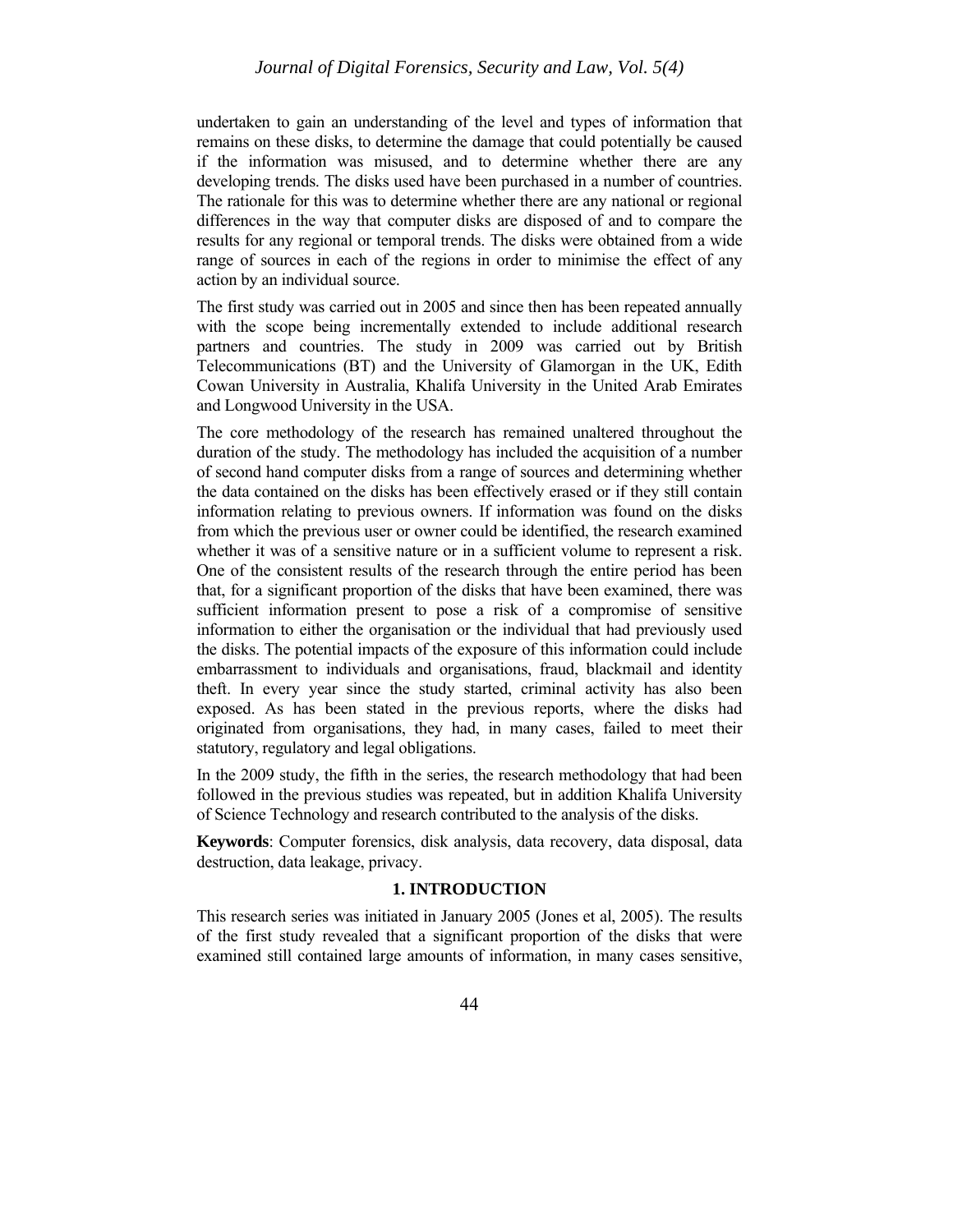from which the previous owner or user could be identified. Prior to the publication of this first study report there had been limited research into this subject, with the most significant findings being reported by (Garfinkel and Shelat, 2003). There had been a small number of limited surveys conducted or sponsored by vendors and a number of newspaper reports on the discovery of personal data found on disks that had not been correctly disposed of. This first study report showed that the majority of the disks that were obtained still contained significant quantities of sensitive information that the researchers considered had the potential to cause embarrassment or financial harm to either the organisation or the individual.

As in the previous years, all of the research has been conducted under the same conditions (using commonly and easily available tools that have similar capabilities) and the results then compared. The recommendations that have been made as a result of the research are on ways in which the destruction or erasure of data from disks that were being disposed of could be improved.

This paper, the report on the fifth and latest survey, contains the results of the 2009 research which has had the same objectives as the research in the previous years. The research was again sponsored by British Telecommunications (BT) and Sims Lifecycle Services.

#### **2. THE RESEARCH**

Throughout the duration of the research, in order to maintain consistency, the same objectives, processes and procedures that were used in the original study have been followed. Other studies have been spawned by the research, including a "dead disk" study that is currently ongoing at the University of Glamorgan, where disks that were not working when originally tested have had further extensive testing and investigation to determine the causes of the failures and the level of difficulty that recovery of the data contained would entail. Throughout the entire period, all of the disks used in the research were purchased at computer auctions, computer fairs or through eBay in the respective regions. The disks were acquired discretely and in small batches by a number of purchasers so that the sellers would not have any indication of the reason for purchases. A second reason for purchasing the disks either singly or in small batches was to minimise any influence that the practices of one seller might have had on the overall results.

In 2009, consistent with the research in each of the previous years, the disks were supplied "blind" to the researchers so that they had no external visual indicators of the potential source of the disks. The only markings on the disks that the researchers were provided with were sequential serial numbers so that each disk could be uniquely identified throughout the process. By supplying them in this way, any information that is recovered by the researchers could be clearly identified as having been the result of the data that was available on the disk.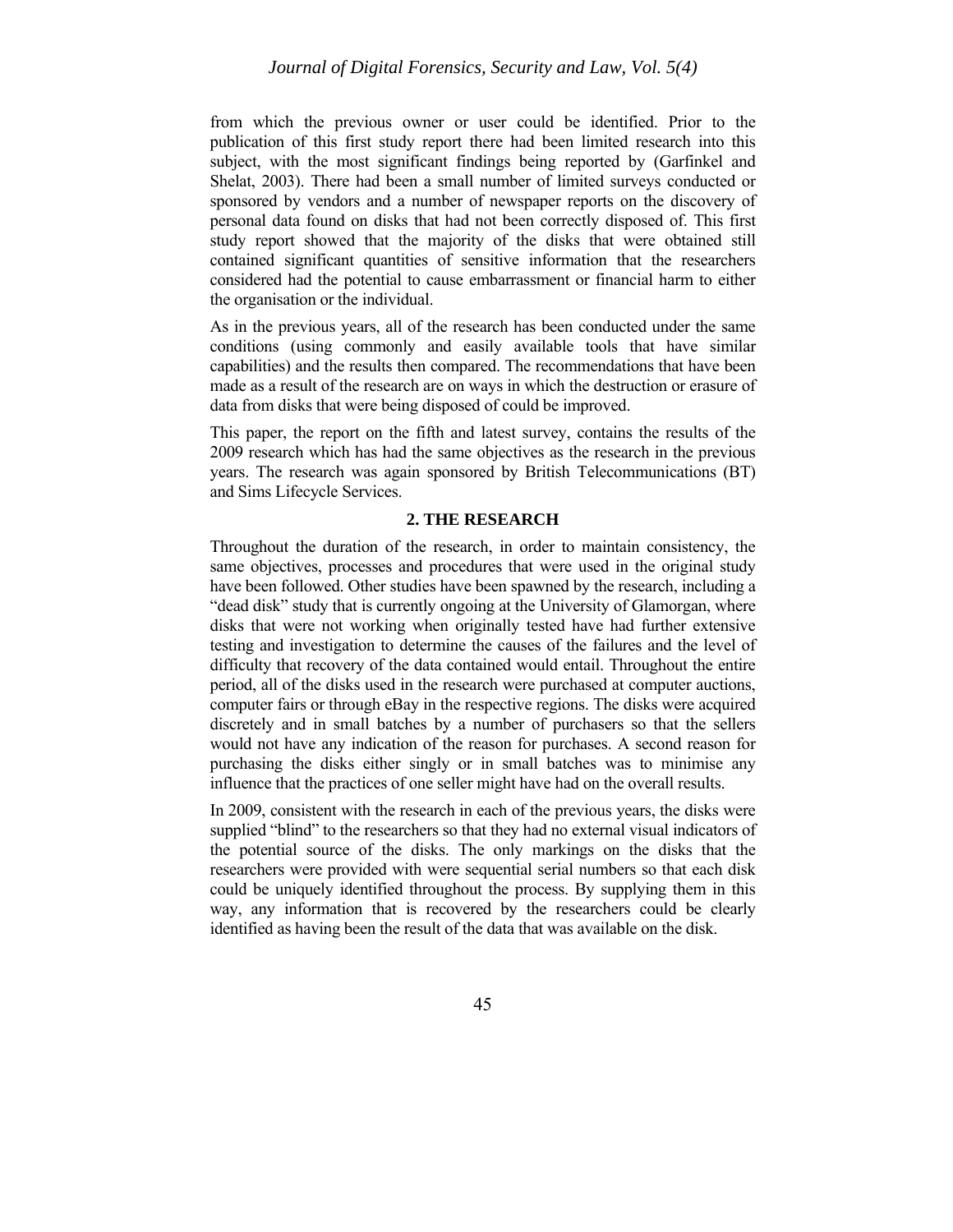The research methodology remained unchanged from earlier research (Jones 2005, 2006, 2008) with each disk being forensically imaged using verified software and then placed in a secure storage container. All subsequent analysis was undertaken on the forensic images. The rationale for this time consuming step remained unchanged from previous years and was to meet two requirements. The first was the need to preserve the original media in an unaltered state and store it in a secure area in case reportable criminal activity was detected and there was a requirement to pass the disks on to the police. The second reason was to allow the research to be carried out in a non-intrusive manner that did not affect or change the original data in case any anomalies were detected with the image and it was necessary to validate the data against a second image created from the original. As in previous years, this proved to be a sensible precaution, as two of the disks were found to contain material that necessitated them being handed over to law enforcement for further investigation.

The tools used in the 2009 study were fundamentally the same as those used in the previous years (although the versions of the tools may have changed). The tools performed similar functions to the Windows Unformat and Undelete commands and that of a hex editor (which was used to view any information that exists in the unallocated portions of the disk). All of the tools that perform this type of functionality are freely available: examples include the Linux based Autopsy (Version 2.24) and The Sleuth Kit (version 3.1.3)1 software. These types of tools do not require significant levels of skill or knowledge to effect the recovery of remnant data from storage media and there are now numerous online tutorials for operation of these tools for the purposes of data recovery. The objectives have remained the same as in previous years: firstly to determine if the disks had been effectively cleansed of data, secondly, if they still contained information, whether it was either visible or easily recoverable with the tools identified above. The third objective of the research was to determine whether the information present on the disk would allow for the identification of the organisation or individual(s) that had used the disk's host computer. The results of the 2009 survey indicate that, over the last five years, there has been small but consistent improvement in the proportion of the disks that contain sensitive organisational or personal information that are made available in the second-hand market. Before detailing the results of the 2009 survey, the results of the studies in the preceding years are briefly described below.

#### **3. SUMMARY OF THE PREVIOUS RESEARCH RESULTS**

Over the whole of the period of the series of studies, one of the issues that has been highlighted is the fact that, to date, nearly half of the second hand disks that were obtained and could be accessed, have had some attempt made to remove the data. In the majority of these cases, the attempts were unsuccessful. The majority

 $\,1$ 

<sup>1</sup> The Sleuth Kit, http://www.sleuthkit.org/index.php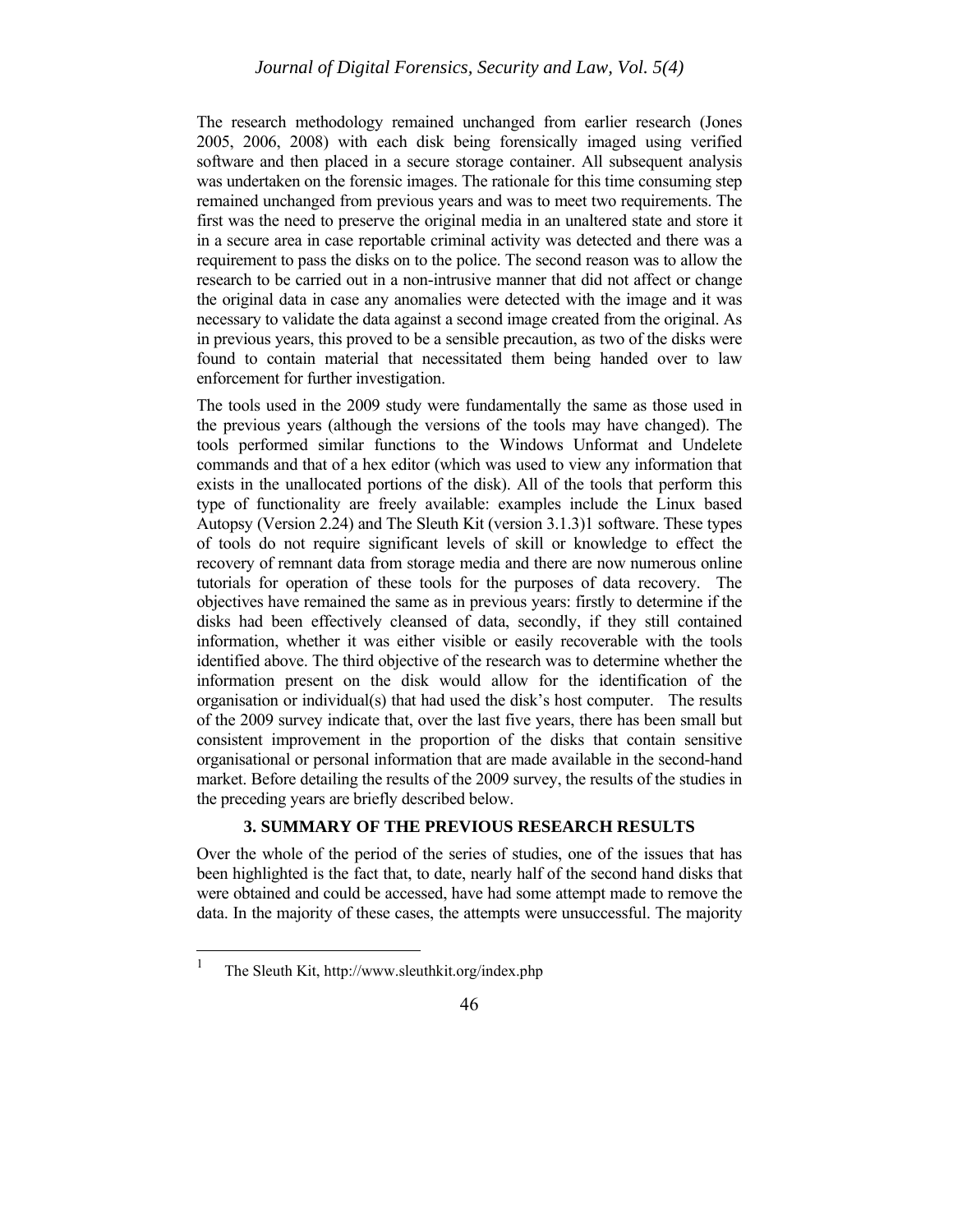of those disks contained data that could easily be recovered by either connecting the disk to another computer or through the use of the basic tools that are described elsewhere in this paper. In the majority of cases, these disks contained sufficient data to allow the previous owner, whether an organisation or an individual, to be identified. Around twenty percent of the disks contained financial information relating to organisations, including staff salary details, sales receipts and profit and loss reports. A number of the disks could be identified as having been used in the organisations that were part of the critical infrastructure such as power generation, water and telecommunications utilities. Throughout the period of these studies, there has been an increasing awareness of the impacts of data breaches, data losses and identity theft that has come about as a result of regular publicity of incidents together with the publication of the results of a number of surveys and reports (Price Waterhouse Cooper, 2006, 2008; Johannes, 2006; Verizon, 2008, 2009, 2010; ITRC, 2008, 2009, 2010).

# **4. THE 2009 RESEARCH RESULTS**

This section details the results for the research carried out during 2009, from the disks that were obtained in the UK, the USA, Germany, France and Australia. As in previous years, the results of the study are broken down into the individual countries to enable comparison.

For the 174 disks obtained in the UK:

 $\overline{a}$ 

- 60 (34% of the disks) were physically damaged and could not be accessed.
- 32 (18% of the readable disks) had been wiped and contained no data.
- Of the remaining 82 (47 % of the readable disks)<sup>2</sup>,
	- o 28 (34%) contained sufficient information for the organisation that they had come from to be identified.
	- o 36 (45%) contained sufficient information for individuals to be identified.
	- o 18 (22%) indicated that attempts had been made to remove data from the disks by deletion, formatting or reinstallation of an operating system.
- $\blacksquare$  2 (2% of the readable disks) contained information that was considered to be illicit.

<sup>&</sup>lt;sup>2</sup> The three categories in this section are independent of each other. A disk may contain information on just an individual or an organisation or both and any of them may also have had attempts made to remove the data.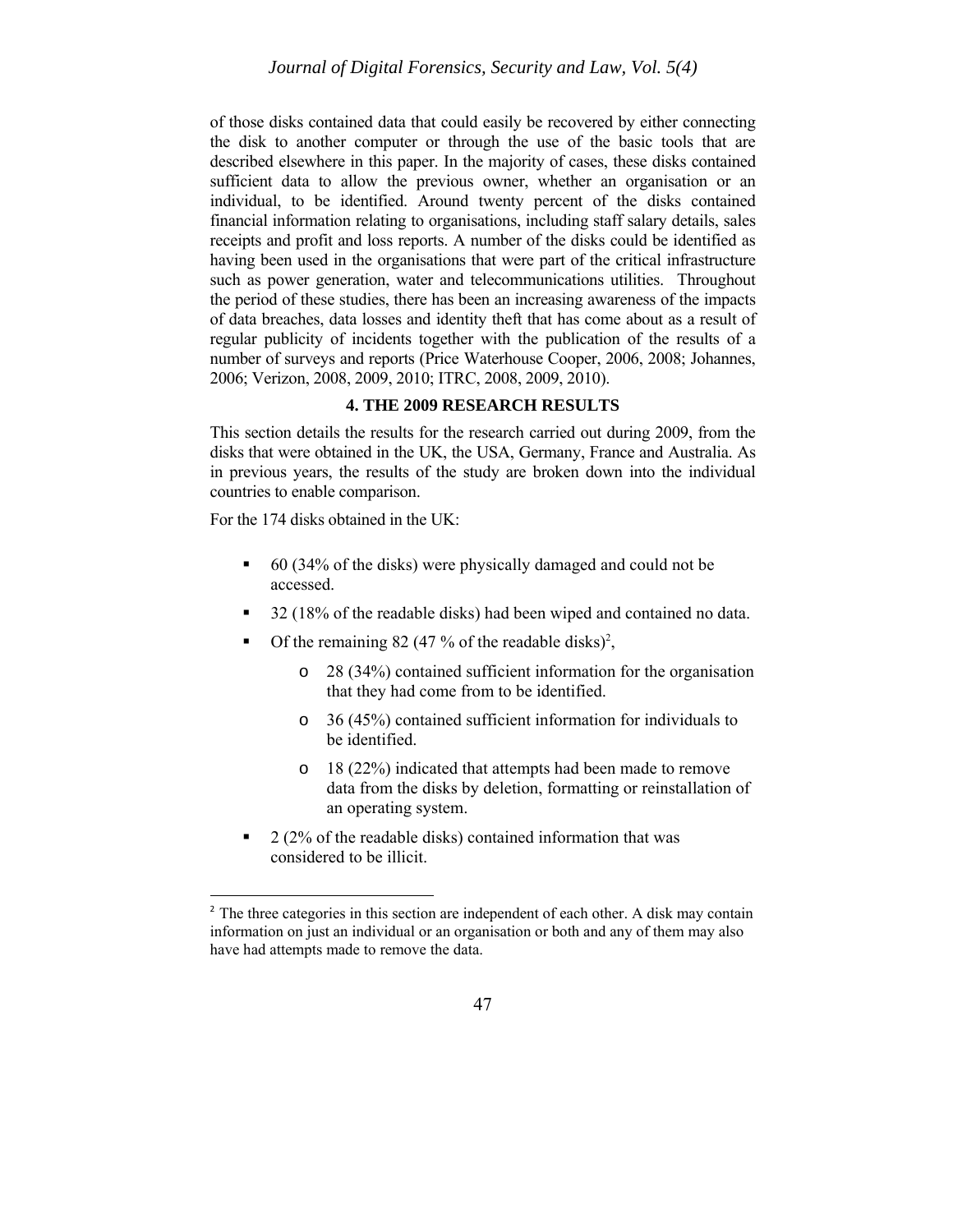For the 74 disks that were obtained from North America:

- 13 (18% of the disks) could not be accessed
- 23 (38% of the readable disks) had been wiped and contained no data.
- $\blacksquare$  Of the remaining 38 (62% of the readable disks),
	- o 14 (37%) contained sufficient information for the organisation that they had come from to be identified.
	- o 18 (47%) contained sufficient information for individuals to be identified.
	- o 10 (26%) indicated that attempts had been made to remove data from the disks by deletion, formatting or reinstallation of an operating system.
- $\bullet$  6 (10% of the readable disks) contained information that was considered to be illicit.

For the 39 disks that were obtained from Germany:

- $\approx$  8 (21% of the disks) were not in working order and could not be accessed.
- 16 (41% of the readable disks) had been wiped and contained no data.
- Of the remaining 15 (38% of the readable disks),
	- o 4 (26%) contained sufficient information for the organisation that they had come from to be identified.
	- o 3 (20%) appeared to be from individuals.
	- o 3 (20%) indicated that attempts had been made to remove data from the disks by deletion, formatting or reinstallation of an operating system.

For the 17 disks that were obtained from France:

- $\approx$  8 (47%) of the disks were physically damaged and could not be accessed
- 4 (24% of the readable disks) had been wiped and contained no data.
- Of the remaining  $5(29\%)$ ,
	- o 1 (20%) contained sufficient information for the organisation that they had come from to be identified.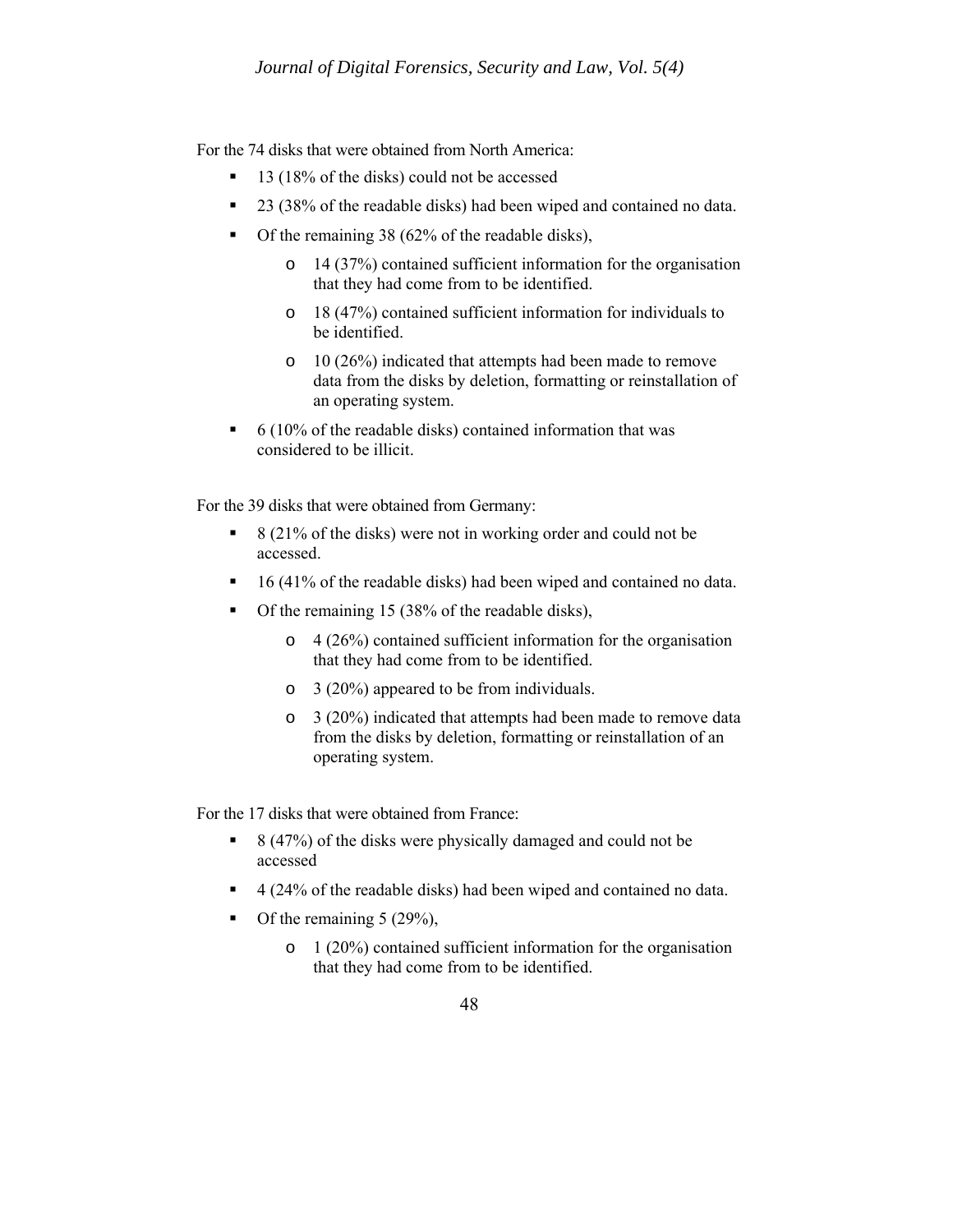- o 1 (20%) contained sufficient information for individuals to be identified.
- o 3 (60%) indicated that attempts had been made to remove data from the disks by deletion, formatting or reinstallation of an operating system.

For the 42 disks that were obtained from Australia:

- $\overline{5}$  (12%) of the disks were physically damaged and could not be accessed
- **14 (33% of the readable disks) had been wiped and contained no data.**
- $\blacksquare$  Of the remaining 23 (55%),
	- o 18 (78%) contained sufficient information for the organisation that they had come from to be identified.
	- o 6 (26%) contained sufficient information for individuals to be identified.

Table 1 shows a comparison of the results for each of the annual disk surveys.



Note: The results for the wiped disks are given as a percentage of the disks that were readable.

Note: The results for data present are given as a percentage of readable disks that had not been wiped.

The results of the 2009 survey appear to indicate that there is a consistent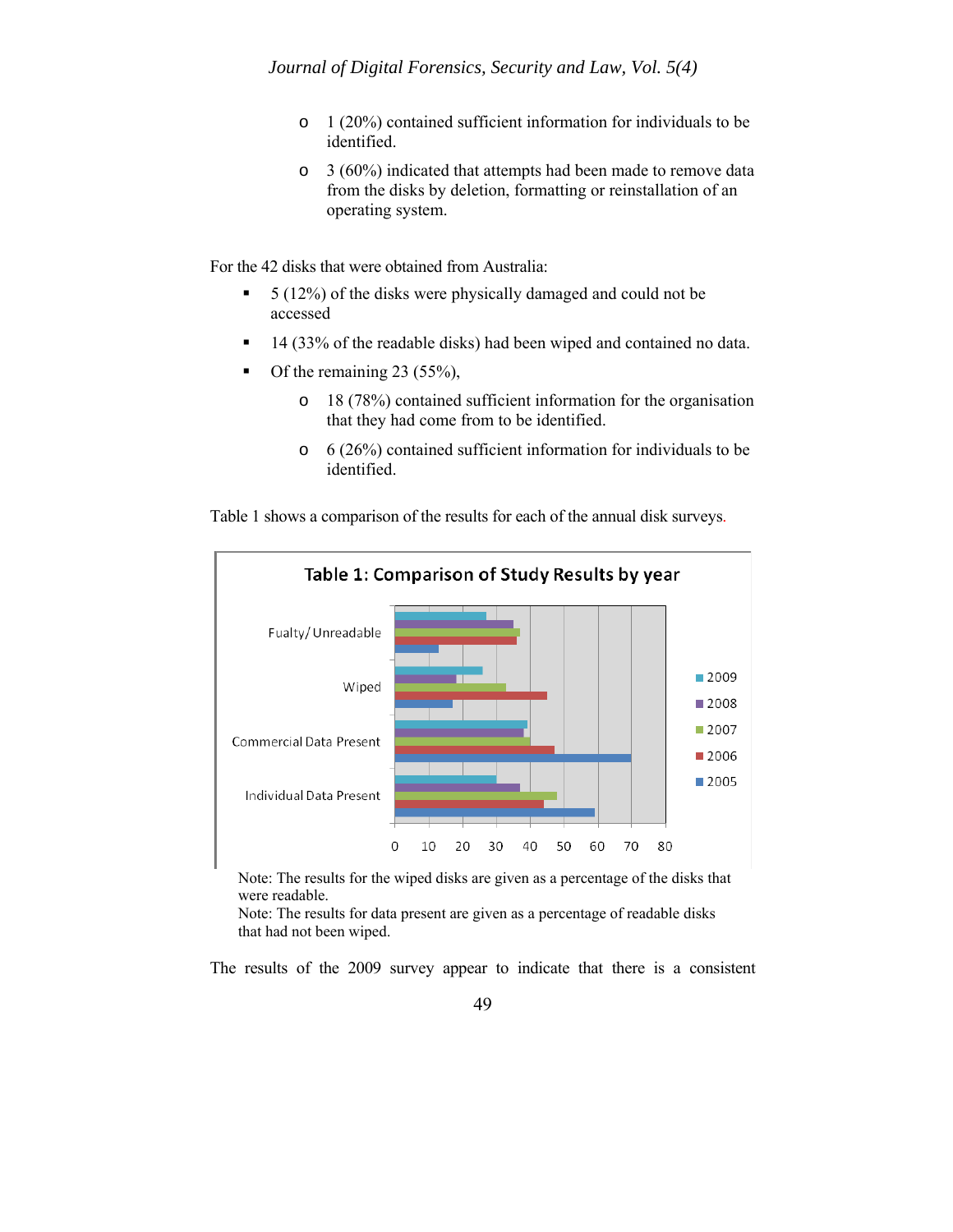improvement in the results in the majority of the areas measured over the period. There has been consistent improvement in the reduction of both commercial and personal data found over the whole period. It is interesting and a matter of concern to note that, while there has not been consistency, the general proportion of disks that have been wiped of all data has also reduced over the period.

Comment: The disks that are obtained for the study are selected from the widest possible range of sources. It was noted by the people responsible for the procurement of disks in the USA that there had been a noticeable increase in the number of disks offered for sale in the USA that were advertised as having been wiped. Because these were specifically advertised as having been wiped, such disks were not procured for the study as they were no longer considered to be part of the generic "random" group of disks that were available. In the future, such disks will be included in order to ensure that the overall study results are not distorted and also to give a view on the effectiveness of the methods used to wipe the disks.

The trend that had been previously noted, with the exception of the 2005 results, in the proportion of the disks that were faulty/unreadable has continued and, the level has now declined over the period from 2006 to 2009 from 36% to 27%.

Table 2 below shows a comparison of the results obtained during the 2009 study from the disks acquired in the different regions.



Note: The results for the wiped disks are given as a percentage of the disks that were readable.

Note: The results for data present are given as a percentage of readable disks that had not been wiped.

The results of the 2009 survey by individual regions have again revealed what appears to be a number of disparities between the regions. The number of disks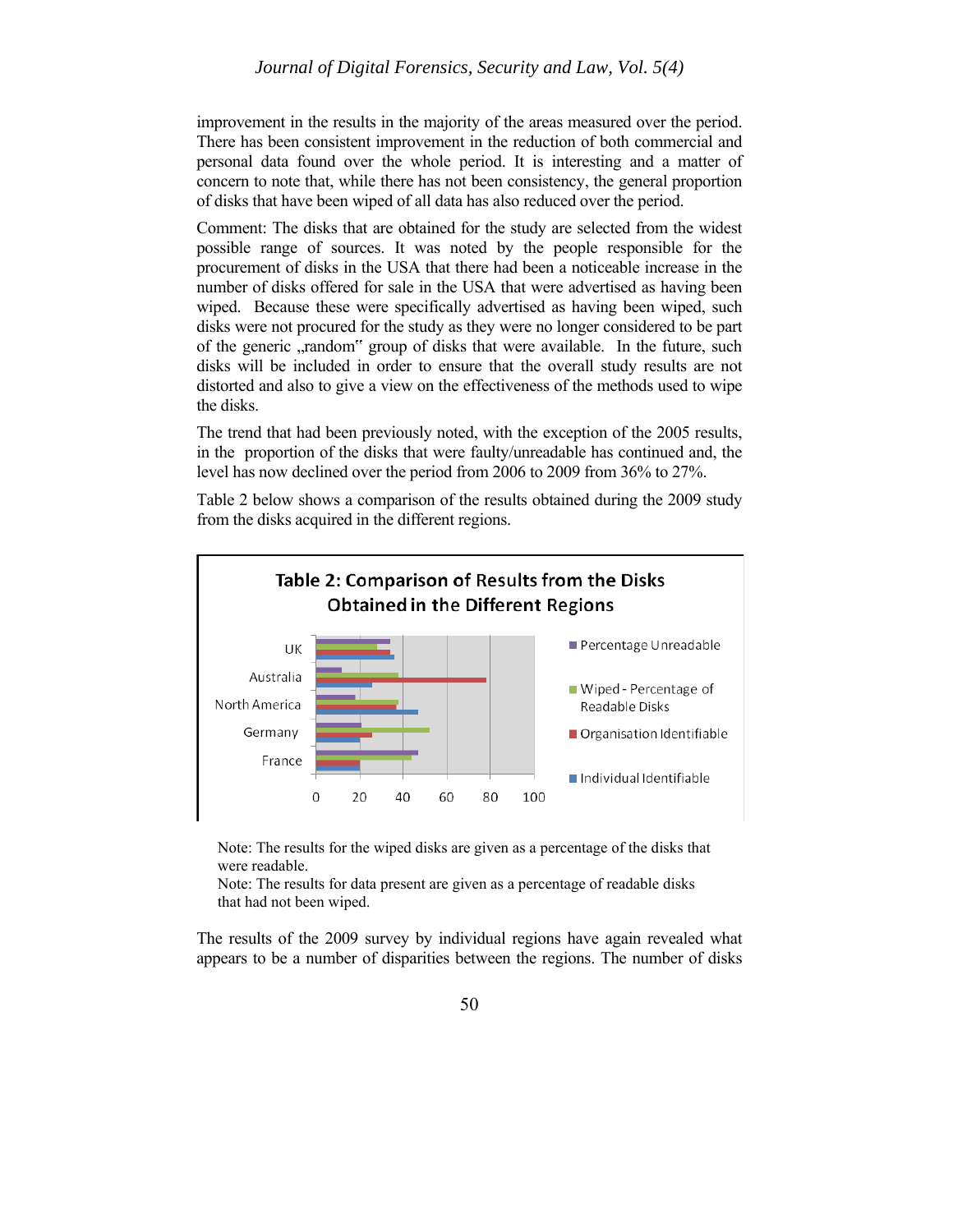that were obtained that were unreadable still varies considerably. The numbers this year ranged from 12 percent in the Australia to 47 percent in France.

The second disparity that was noted was that while the general trend in the level of data from which an organisation could be identified has consistently reduced over the period, there was a noticeable increase in the proportion of disks from Australia that contained such information. The results from the study this year found that 61 percent of disks that were readable and had not been wiped contained sufficient information for the organisation that they had been used by to be identified. Last year the results for Australia were also high with 60 percent.

Over the period of the last five years there are clear indications that there are trends developing that the numbers of disk that contain information relating to organisations and individuals is reducing. Unfortunately, it has also been noted that because of the increasing volume of storage capacity of the disk, where such data is found, the quantity appears to be increasing.

An indication of the quantity and type of material that was recovered during the 2009 research includes disks that originated in local government, the healthcare sector, commercial and the media. Examples of the type of data recovered include:

One disk from the UK contained information from a local council. This included numerous documents that appear to have originated within the payroll department at the organisation. The documents include some of the following details, which were relevant up to 2008:

- Automatic credit recall letter to the Royal Bank of Scotland
- Account numbers and sort codes used by the various departments within the Council
- Names, addresses, payroll numbers, amounts paid and various other details relating to employees at the organisation
- Emails detailing specifics of the individual circumstances of employees, including sick-pay arrangements, queries regarding over and under-payments and finance requirements
- Details of queries made to the Royal Bank of Scotland regarding the organisation's accounts

Additionally, a number of encrypted Microsoft Access databases were recovered and decrypted by the analysts involved in this study. They each used the same weak password for decryption, and while they were apparently empty, the names of individual tables and fields within the databases suggest that they would have been used to store a wealth of valuable information. Their structure also suggests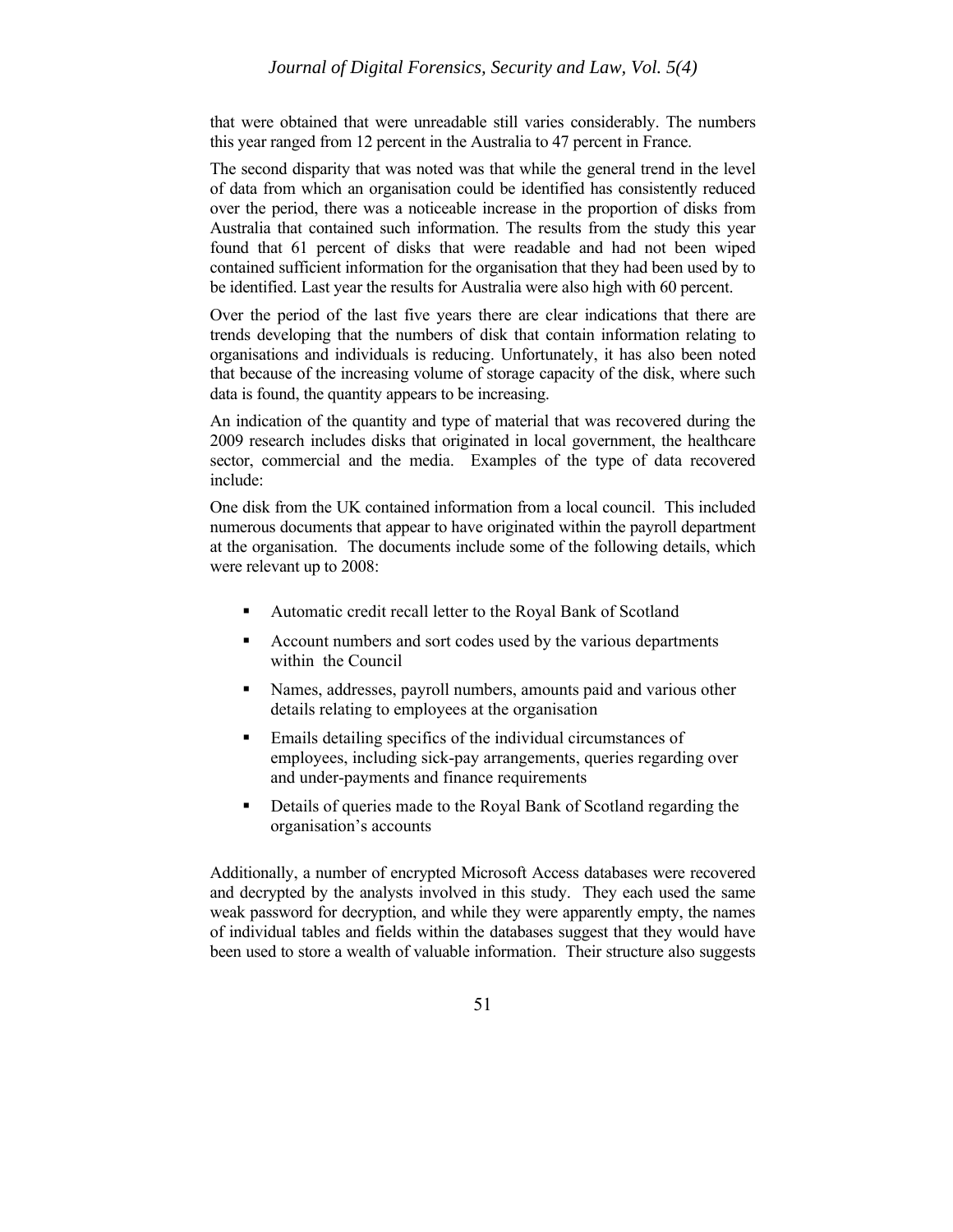# *Journal of Digital Forensics, Security and Law, Vol. 5(4)*

that they were intended to be used by more than one software applications.

A disk recovered in the UK was from a computer supply company. The information contained on the disk included details of contracts to supply computers to local councils in the UK. The details included full specifications for computing and networking equipment, as well as a complete network topology and full addressing details, as well as the usual order and shipping information.

A disk recovered in the UK had originated in a direct marketing company. The disk contained documents that gave details of the breakdowns of calls from the broadband users of a major Internet Service provider, complete with details regarding which departments within the service provider handled which calls, and the sales and conversation rates achieved by each. These were complemented by a large body of training material marked as being provided by a subsidiary of the service provider.

Another disk recovered in the UK from a media supply company contained a large number of documents revealing details of computer and software systems delivered to the company's customers. These details include computer specifications, details of the software systems in use on them, the layout and architecture of the databases used by the customers, and complete network topologies of the deployed systems. These were complemented by lists of IP address mappings, including mappings of domain names to public IP addresses, and public IP addresses to internal network topologies.

One disk was recovered that originated from a telecommunications company in the UK. Included in the material recovered were details of a merger with another communications carrier that had taken place in 2004 and a large number of documents that included:

- Itemised telephone bills
	- o Names of account holders
	- o Addresses of account holders
	- o Account numbers of account holders
	- o Invoice numbers
	- o Telephone numbers held by account holders
	- o Full call histories for each billing period
- Letters to customers
	- o Names, addresses, phone numbers of account holders
	- o Account termination details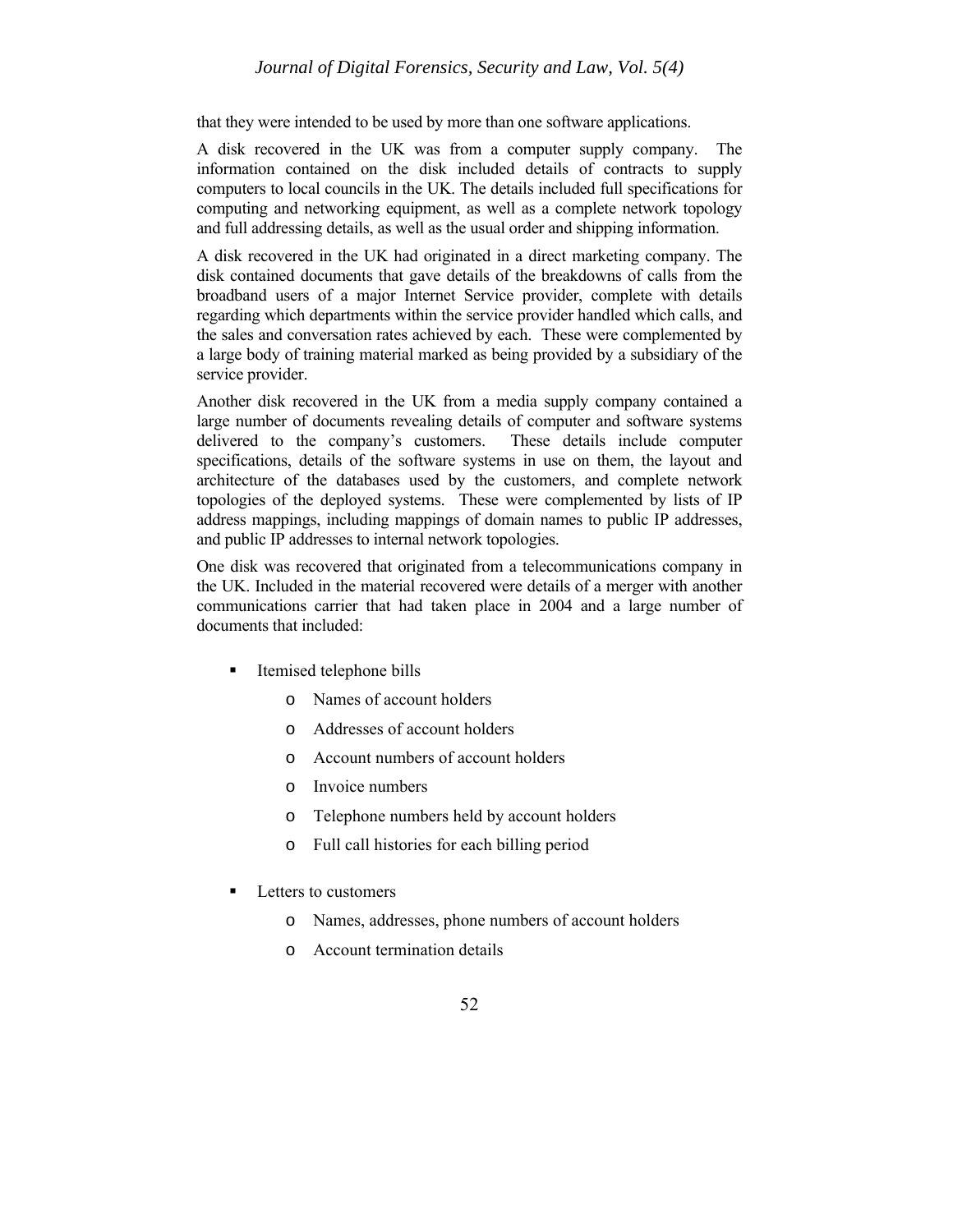- o Port Authorisation Codes (PAC) for transferring numbers
- Lists of customers
	- o Names, phone numbers, addresses of account holders
	- o Contract periods
	- o PAC codes
	- o Last four digits of credit card used to pay bills
- List of business accounts
	- o Name of business holding account
	- o Number of phone numbers held by each account

One disk recovered in the UK had originated from an International Design Consultancy. This disk contained a number of documents relating to specific jobs undertaken by the consultancy. The individual user of the disk could be identified from these, and full details of the prices charged for the jobs were included. Other documents recovered included some documents marked as "CONFIDENTIAL", numerous CVs, and spreadsheets detailing the use of expenses. Additionally, a global contact list was identified that appeared to hold the names, phone numbers, and email addresses of contacts within a large number of companies that the disk holder presumably worked with.

Another disk that was recovered in the UK from a specialist recruitment agency contained a large number of documents from the period 2003-2007. The details held in these documents are summarised below:

- A large number of CVs
- Database of employees Names, addresses, contact information, etc.
- Databases of skill sets Names, addresses
- $\blacksquare$  List of addresses used for mailshots
- Details of bank charges incurred
- Cash-flow spreadsheets
- Commission calculations for employees
- **Bank reconciliations**
- Direct debits maintained by the organisation
- **Invoice breakdowns**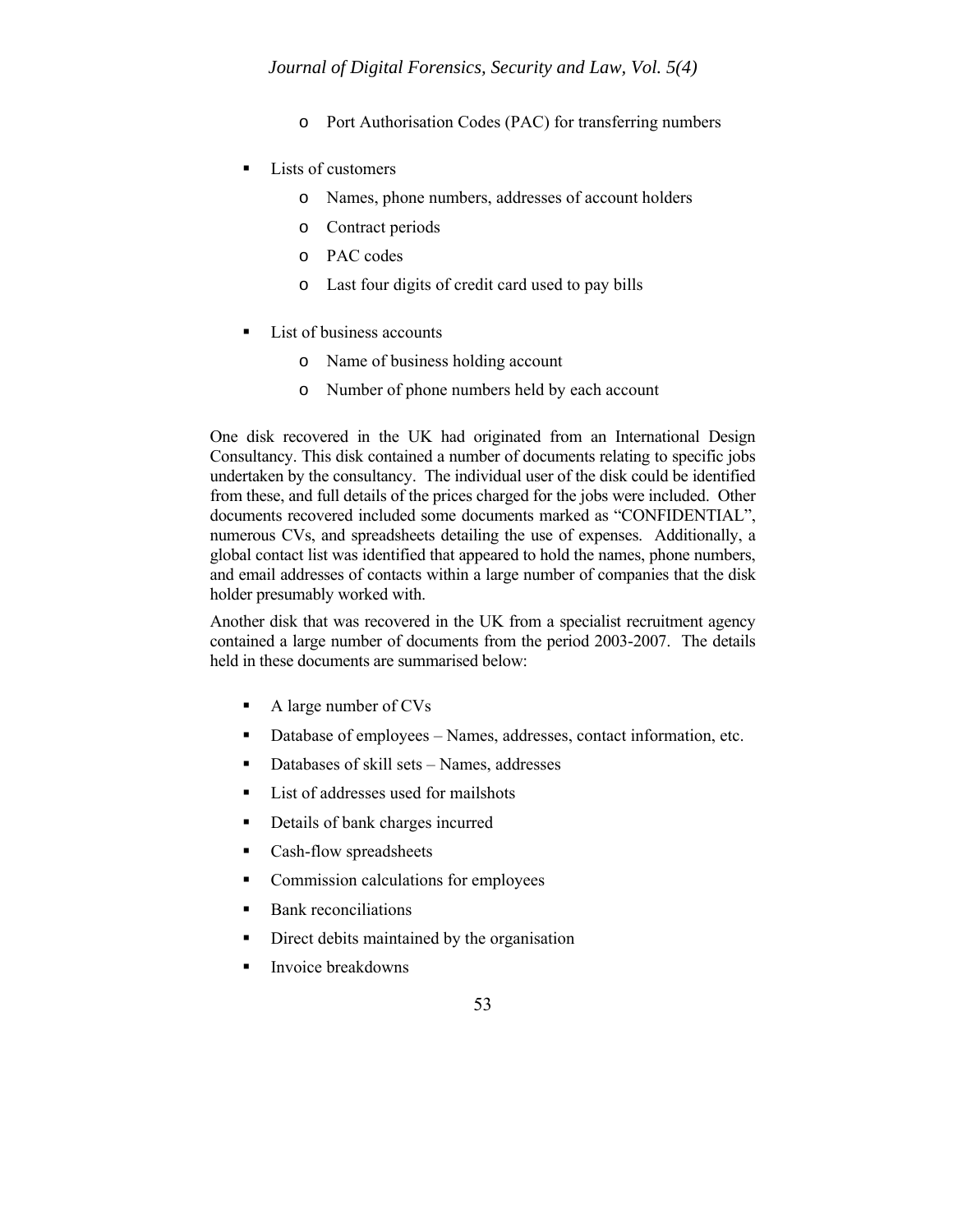- Details of corporate credit card usage
- Details of petty cash usage
- Details of wages paid to employees

A disk that was recovered in Australia was from a major Australian television network and contained a number of confidential documents. The drive had been simply removed from an array and no effort had been made to remove the data. It disclosed the personal phone numbers of members of parliament, internal memos, story lines and a range of highly confidential material. These documents included a diary of staff member who felt they were being bullied in the work place, documents on staff performance, scheduling for shows and letters of invitation for various dignitaries and public figures. The files on the drive were as new as 2 months at time of purchase.

Another disk from Australia was from a major Australian accounting firm. It contained tax file numbers, customer data, letters of advice, letters of tax rulings, peoples personal income, personal asset base and company and business data. It contained the type of confidential data one would expect to find in a tax and accounting firm. The files found amount to a very serious breach of customer confidentiality. The drive again had been removed from an array with no attempt to cleanse the data.

Another set of disks from Australia was from a major Australian medical services company. The disks storage capacity was large (500GB) and contained a significant quantity of patient data including tests, test outcomes, letters of advice and of course extensive personal medical histories of ongoing patients. This data was extensive and highly confidential. In addition it contained business data relating to the practices it managed in a metropolitan area. This included doctors billing rates, profitability and other financial performance data relating to doctors performance. There were also various performance evaluations of these doctors. These disks had simply been formatted and no real attempt had been made to cleanse the data.

A disk recovered in Australia that had been formatted had evidence of home user activity (Gameboy ROMS and manuals), however it also appeared to have previously belong to a major chemicals company and had applications for approvals for pesticides and herbicides as well as internal memos, field trial data and information on upcoming products. Sales and marketing information was also present.

A disk recovered in Australia that had been formatted had belonged to a manager for a major IT Services company. Both corporate and personal financial documents were present. A number of Spreadsheets, some password protected were also found and were recoverable. The data in the spreadsheets referred to processing orders and instructions for batch processing for a financial institution.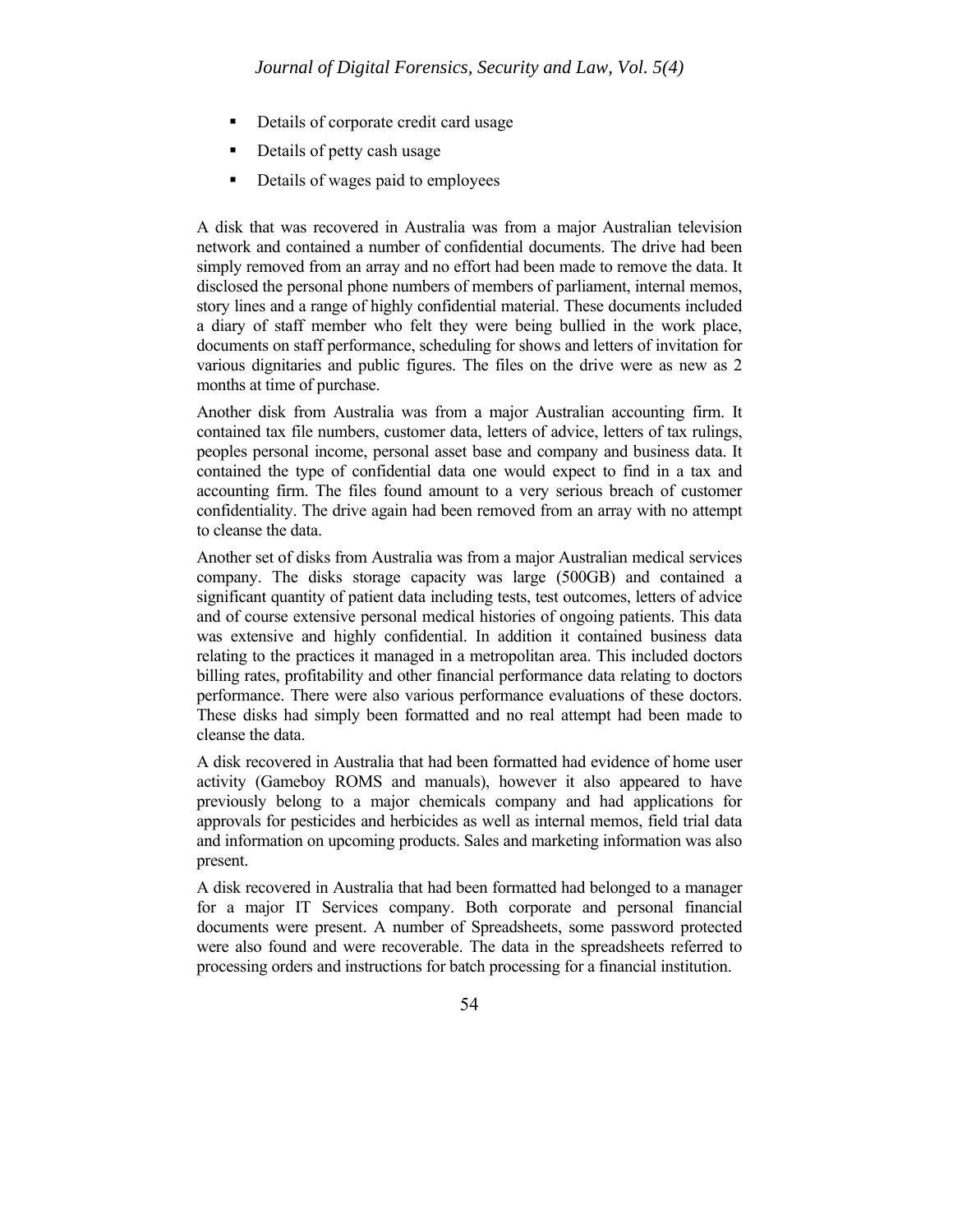In addition to the apparently corporate-owned disks summarised above, a number of disks that appear to have belonged to personal users were identified. The information recovered from these disks was somewhat similar in every case, and is summarised neatly by the following examples:

On one disk the documents recovered revealed the user"s name, occupation, the specific organisation and address at which they worked, as well as telephone numbers, email addresses, a complete employment history and details of their personal education. A large amount of personal email was also recovered.

Another disk contained the user's name, address and personal details were recovered from documents found on the disk, as well as a CV, a personal diary, and a significant amount of pornographic material. Additionally, web pages recovered from the disk reveal the last five digits of two credit card numbers, as well as their associated expiry dates and cardholder names.

On another disk, the user's name, address, employment details and complete CV were recovered from the disk. A large amount of corporate email from the user's workplace was identified, much of which included the contact details of individuals within the company. Additionally, several conversations with application programmers were identified in which the details of software behaviour were described and in some cases the actual code was found to have been communicated via these email messages.

On another disk, the user's personal details were identified from documents recovered from the disk, as well as some details relating to individual jobs undertaken, online auctions won, and a significant amount of pornographic material. Additionally, a large body of personal email was identified, including some specific examples from online services that emailed the user's password to them in plaintext.

In addition to these examples, one personal disk was analysed that was found to contain pornographic images involving children. Upon identification of these images, analysis was suspended and the disk was immediately handed over to the police.

Data security breaches have continued with increasing regularity and are reported in the press on a very regular basis. The (ITRC, 2009) report indicates that the level of breaches reported has dropped from a peak of 656 reported breaches at the end of 2008 to 498 in 2009. Unfortunately, by October 2010, the same source reports that 580 breaches have already been recorded, which would indicate that the general trend in the number of breaches continues to increase.

In the previous reports, it was highlighted that the subject of the disposal of disks on which the data has not been effectively destroyed first made the news in the Canadian Globe and Mail (Canadian Globe and Mail, 1993) and that the subject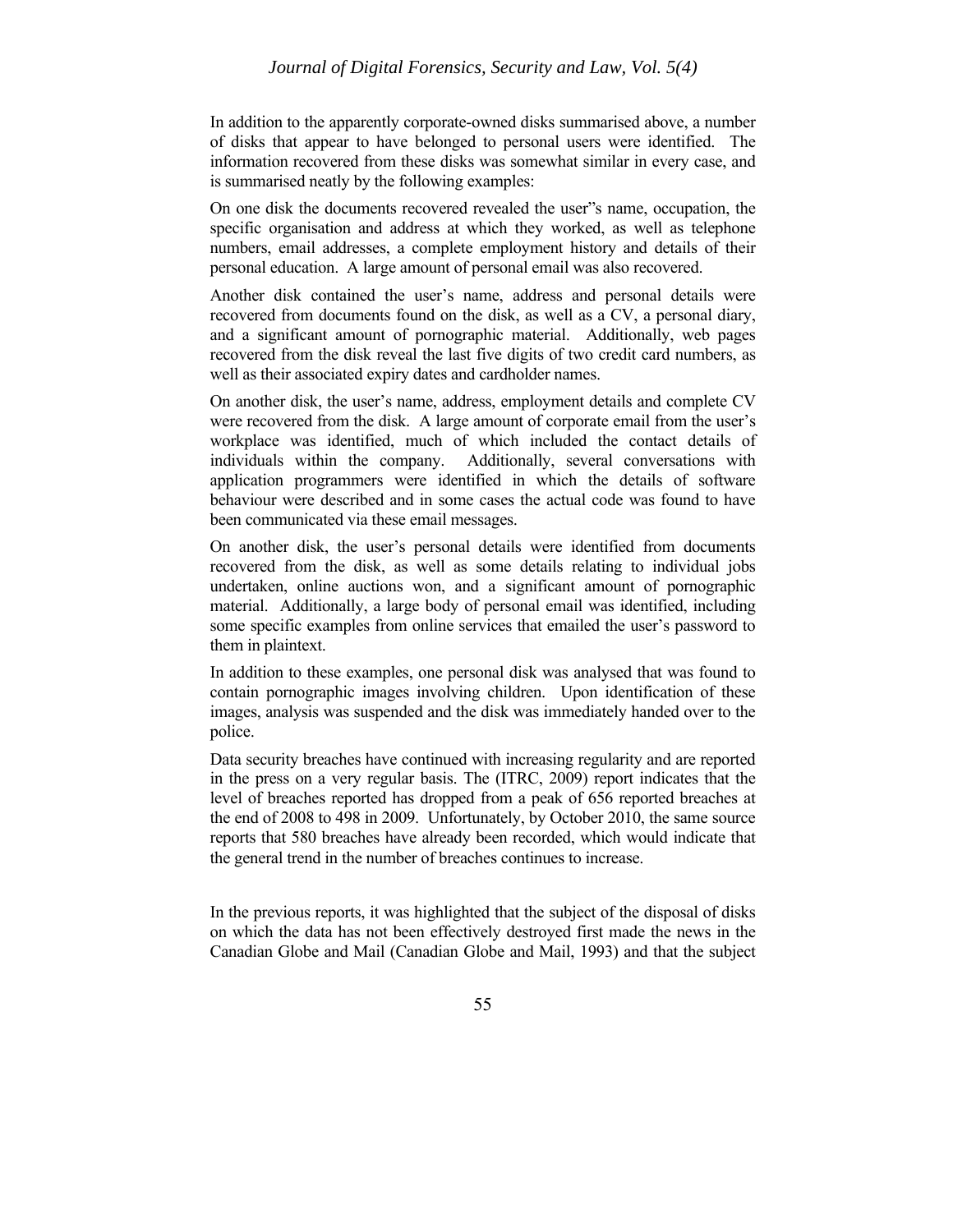has been reported with increasing frequency in the intervening years to date. The reports that appear in the press normally relate to high profile data losses. Within the last year, reports have included:

#### **From the UK:**

A (BBC News, 2010) report on a fine imposed on Zurich Insurance of £2.3m over the loss of customers' data. The UK operation of Zurich Insurance was fined by the Financial Services Authority (FSA) for losing the personal details of 46,000 of its customers. The information that was lost during a routine transfer to a data storage centre in South Africa included, in some cases, bank account and credit card information. The information went missing in August 2008, but Zurich did not become aware of the loss until a year later, when it then began notifying customers.

An (ICO, 2010) report from the UK Information Commissioner's office that there had been 464 security breaches reported to them during the year 2009- 10. This compared to 434 in the previous year and 277 in the year before that.

A (BBC News, 2009) report that three of the HSBC firms have been fined in excess of £3m by the Financial Services Authority (FSA) for failing to adequately protect customers' confidential details from being lost or stolen after it was reported that information had been lost in the post on two separate occasions. The FSA cited concerns that it had found that "large amounts" of unencrypted customer details had been sent via post or courier to third parties. The FSA also stated that confidential information about customers was also found on open shelves or in unlocked cabinets. The failures were attributed to staff not having been given sufficient training on how to identify and manage risks such as identity theft.

A (Kouns, 2010) article on a report from the Ministry of Defence that it had had 1,705 data loss incidents had occurred during the period from 2005 to 2009.

An (Infosecurity, 2010) article that British firms had been warned over laptop data lethargy in a recently completed survey by Absolute Software. They survey reports that around two-thirds (65%) of IT managers have no idea where their organisation's mobile devices are, and that almost half of respondents are unable to manage PCs and Macs together.

# **From France:**

According to the (Ponemon, 2009) report, the worst data breach in France last year cost an unidentified company 6.4 million Euros. The recently released report - French Cost of a Data Breach, revealed that each item of data lost in France cost an average of 89 euro.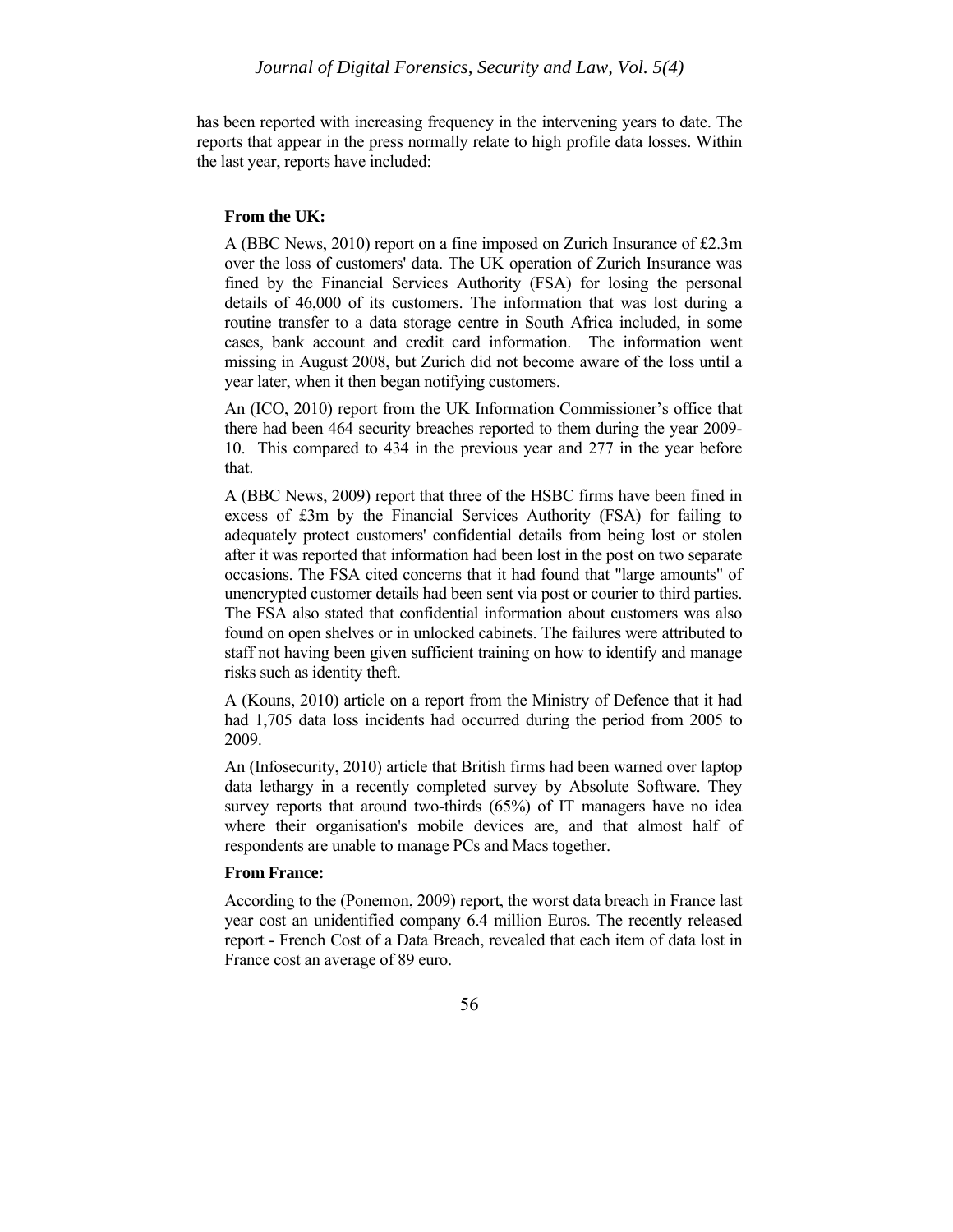#### **From the USA:**

A (Singel, 2009) report that an investigation was underway into the possible compromise of the records of 70 million veterans that put them at risk of identity theft. The issue related to a defective hard drive that the National Archives and Records Administration (NARA) had sent back to its vendor for repair and recycling without first destroying the data.

An Article from (AlertsecXpress,2010) reported that the parent company of American Airlines, AMR had suffered from one of the largest and possibly the most severe data breach incidents in this year when a computer disk was stolen from the Texas based corporate headquarters of AMR. The disk contained sensitive information on over 79,000 current, former and retired employees. The drive contained images of microfilm files, with names, addresses, dates of birth, Social Security numbers and a "limited amount" of bank account information and possibility also health insurance information.

An Article by (Westervelt, 2009) stated that Health Net Inc. had reported a healthcare data security breach that resulted in the loss of patient data, affecting 1.5 million customers. The managed healthcare provider stated that the lost portable external hard drive contained files, a mixture of medical data, Social Security numbers and other personally identifiable information on 446,000 Connecticut patients.

An Article by (Von Bergen, 2010) reported that a hard drive from a portable computer belonging to the Keystone Mercy Health Plan and AmeriHealth Mercy Health Plan had been lost. The drive was believed to hold up to 280,000 names, address and health information of Medicaid members in Pennsylvania. The companies stated that the portable computer hard drive, which was used at community health fairs, was lost within the companies' corporate offices.

#### **From Australia:**

A report (Kouns, 2010a) on the exposure of user information by the Australian Broadcasting Corporation (ABC). The report stated that ABC had sent an email to players of its latest augmented reality (AR) game "Bluebird", saying that names, email addresses and passwords of 880 players of the game were available for download via an archive. The problem remained in place for almost a month.

A report by (Gedda, 2009), that many Australian government agencies did not have appropriate controls covering the use of portable storage devices (PSDs) for the handling of personal information. According to new research by the Office of the Privacy Commissioner, this personal information is being lost at an alarming rate. According to the report, more than 58% of agencies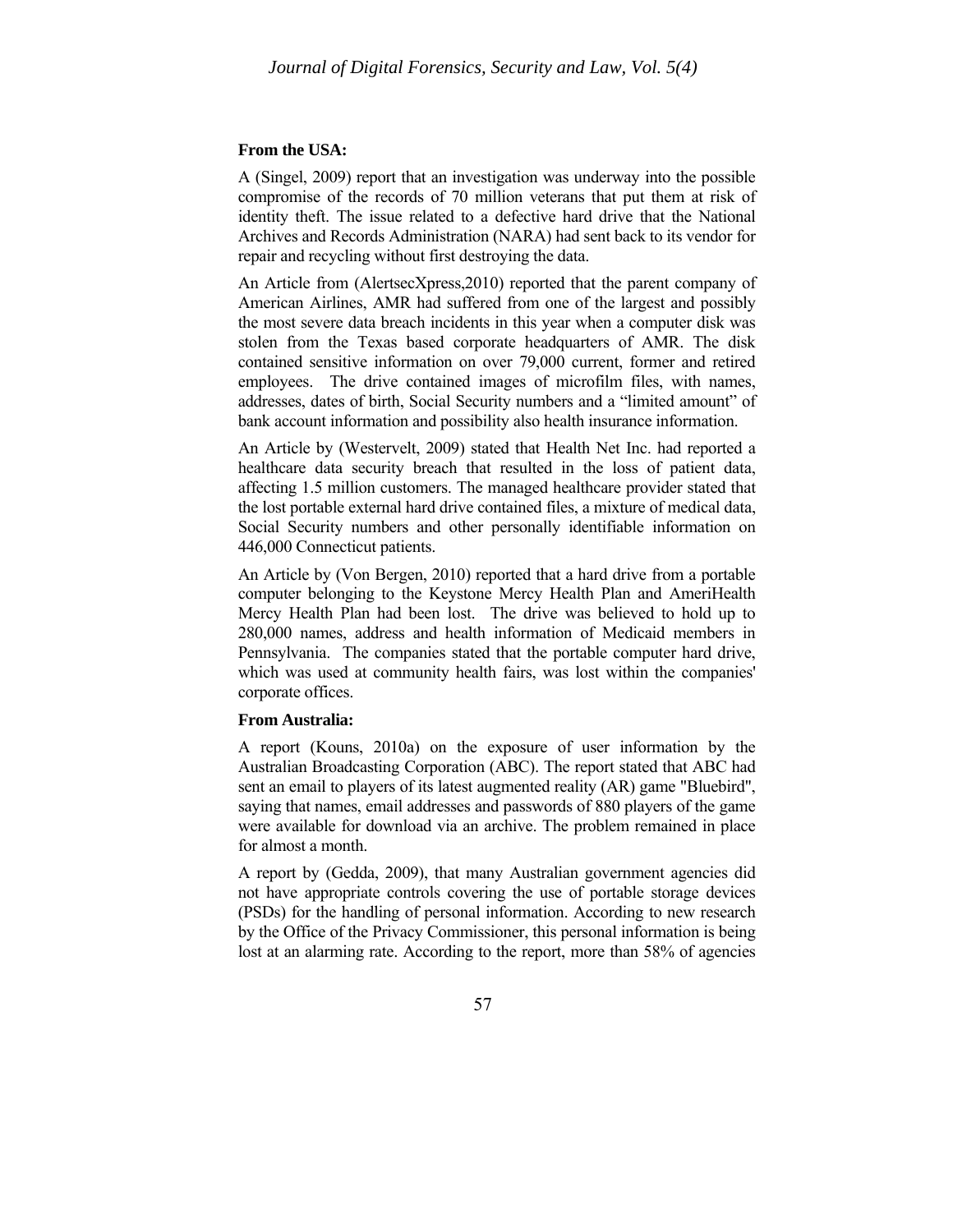have experienced the loss or theft of an agency-issued PSD within the past 12 months.

As has been reported in earlier studies, before 2005 the subject of data losses was only reported in the mainline news once every two or three years. In the USA alone in 2009 there were 498 (ITRC, 2009) reports of data losses. One feature that is worth noting is that despite an apparent reduction in the total number of losses, the number of records disclosed has increased significantly. This is thought to be a result of the increasing storage volumes of the disks being disposed of.

The study this year has reinforced the findings of those in the preceding years, and while there is a trend of an improving situation with regard to the release of personal and corporate data there are still a significant number of disks found that contained sensitive information. The potential effect of the failure of organisations and individuals to properly remove or destroy sensitive information on disks that are disposed of is that this information is accessible to the purchasers of the disks and may cause embarrassment, potential financial losses and leave the original owner susceptible to blackmail or provide the opportunity for identity theft.

# **5. CONCLUSION**

The improvements in the results that were noted over the last four years have largely been confirmed, with a small but steady reduction on the proportion of the disks that contain information from which an organisation or an individual can be identified. The number of disks that had been wiped has shown no consistent pattern over the period and it is difficult to draw any meaningful conclusion from the results other than that they are consistently lower than should be expected.

There is clearly an ongoing requirement for improvements in the education and awareness of staff within organisations of the potential risks of data leaking into the public domain and of the actions that should be taken to ensure the safe removal or destruction of information stored on computer disks. It is also clear that at the individual, home user level, people still do not realise the risks that the disposal of computers and the disks that they contain pose and that many do not know how to securely dispose of the data.

It is increasingly difficult to believe, given the levels of publicity that the issue has received, that neither organisations nor individuals are aware of the potential problems that can occur when failing to take suitable measures for the destruction or removal of data. It is therefore likely that the results of the study are, at least in part, a result of;

a. The time it takes to organisations to develop, validate, implement and promulgate the new processes and procedures required to address the issues.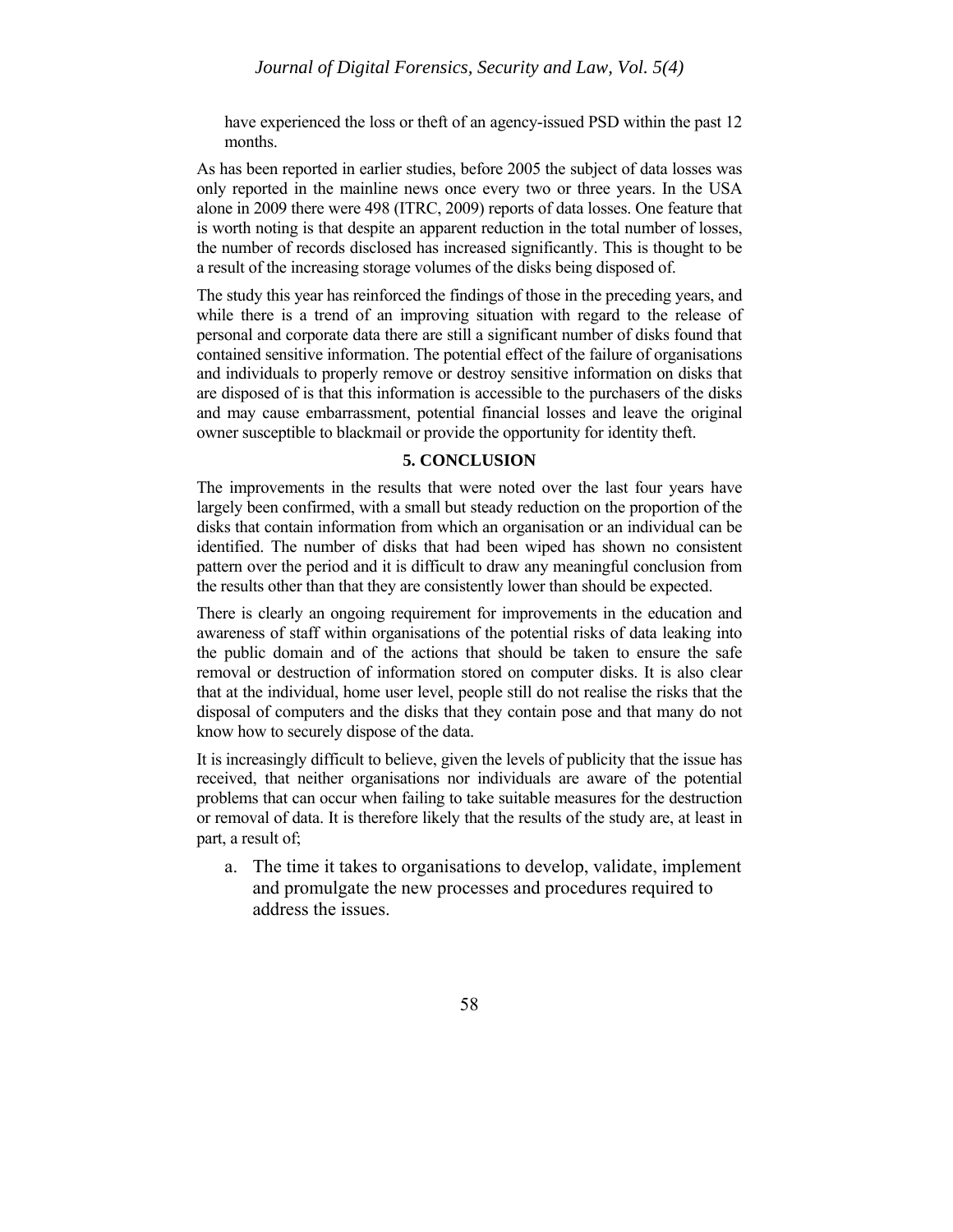- b. An ongoing lack of commitment or the structure to implement education and awareness campaigns at the levels that are required.
- c. A failure to understand the problem at an organisational and governmental level and a failure to prioritise the issue.

# **6. RECOMMENDATIONS**

Throughout the period that this research has been taking place, a number of recommendations have been made and reiterated regarding the measures that can be taken by both organisations and individuals to reduce the level of sensitive information that is released when disposing of computer devices and their hard disks. These are again detailed below, together with new recommendations:

- User Education A public awareness campaign by Government, the media, commerce and/or academia. An example of this is the information provided by the disk manufacturer Seagate in their "Drive Disposal Best Practices<sup>3</sup> " documents or documents containing advice such as "How to Permanently Erase Data from a Hard Disk"<sup>4</sup>. Organisations such as the SANS Institute now provide courses such as the "Security 565 - Data Leakage Prevention"<sup>5</sup> course.
- Risk Assessments Carry out risk assessments for the organisation to determine the level of sensitivity of the information that has been and is currently stored on disks.
- Best Practice The introduction into organisations of procedures to ensure that computer systems and computer hard disks are disposed of in an appropriate manner. Examples of this include the Cornell University Best Practices for Media Destruction<sup>6</sup> and the Enterprise Strategy Group White paper on Information-Centric Security and Data Erasure<sup>7</sup>.

 $\overline{a}$ 

<sup>&</sup>lt;sup>3</sup> Seagate - Drive Disposal Best Practices,

http://www.seagate.com/docs/pdf/whitepaper/Disposal\_TP582-1-0710US.pdf (Accessed 24 Aug 2010)<br><sup>4</sup> Sedory, DB (2008), How To Permanently Erase Data from a Hard Disk,

http://mirror.href.com/thestarman/asm/mbr/WIPE.html (Accessed 15 Sept 2010) <sup>5</sup> SANS Security 565 Course - Data Leakage Prevention, http://www.sans.org/securitytraining/data-leakage-prevention-in-depth-1372-mid (Accessed 15 Sept 2010) <sup>6</sup> Cornell University Best Practices for Media Destruction,

http://www.cit.cornell.edu/security/depth/practices/media\_destruct.cfm (Accessed 20 Aug 2010

<sup>&</sup>lt;sup>7</sup> Enterprise Strategy Group White paper on Information-Centric Security and Data Erasure, http://www.emc.com/collateral/analyst-reports/esg-wp-emc-security-jul-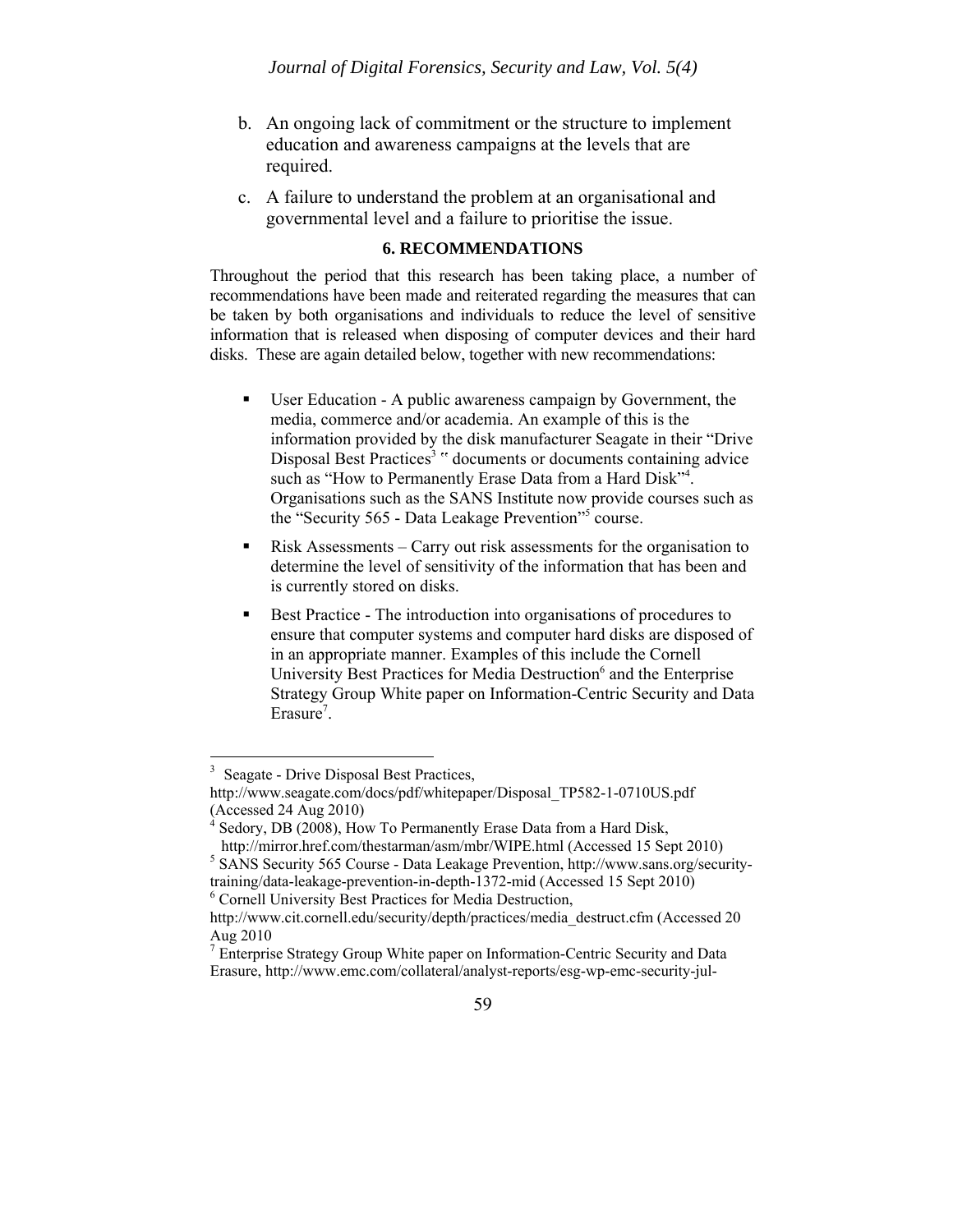- Data Erasure The development of tools such as Blancco data erasure tool<sup>8</sup> or the Disk Doctors Data Sanitizer tool<sup>9</sup> and access to facilities to enable individuals to effectively remove the information from their computers.
- **Physical Destruction Where appropriate, the physical destruction of** disks that have contained sensitive information using services such as the Ultratec Secure Data Erasure service<sup>10</sup> or that offered by DataTerminators<sup>11</sup> or Blancco data destruction services<sup>12</sup>.
- Encryption The full or partial encryption of hard disks to ensure that information cannot be easily recovered. This can be achieved by using software such as  $True$ Crypt $13$ , PGP whole disk encryption $14$  or the IdooSoft USB encryption tool<sup>15</sup> or hardware encryption devices such as the Secure Data Vault<sup>16</sup>.
- Asset Tracking Organisations may be able to more effectively secure their data if asset tracking was conducted at a storage device level. While this would involve the tagging of disks within the computers, it would allow for the individual items of storage media to be tracked. It is accepted that this would be a time consuming process but it would allow for the tracking of each item of storage media.
- Legal Assign responsibility to those charged with managing the disposal of discarded or damaged hard disks. Disks found to be faulty should have the same disposal practices applied to them as disks removed from a working system. Develop processes for the return of disks still under warranty to the manufacturer.

 $\overline{a}$ 

<sup>14</sup> PGP Corporation, Whole disk encryption -

http://www.securesystems.com.au/ (Accessed 20 Sept 2010)

<sup>06.</sup>pdf (Accessed 15 Sept 2010)

<sup>8</sup> Blancco - http://www.blancco.com/en/ (Accessed 16 Sept 2010)

 $^9$  Data Sanitizer - http://www.diskdoctors.net/data-sanitizer/software.html

 $10$  Ultratec Limited - http://www.ultratec.co.uk/services/dataerasure.asp (Accessed 15 Sept 2010)

<sup>&</sup>lt;sup>11</sup> DataTerminators - http://www.data-terminators.co.uk/ (Accessed 16 Sept 2010)<br><sup>12</sup> Blancco Data destruction services -<br>http://www.dataerasure.com/physical destruction.htm (Accessed 15 Sept 2010)

 $\frac{13}{13}$  TrueCrypt - http://www.truecrypt.org/downloads.php (Accessed 16 Sept 2010)

http://www.pgp.com/products/wholediskencryption/index.html (Accessed 16 Sept 2010)

<sup>15</sup> IdooSoft USB Encryption tool - http://www.idooencryption.com/how-to-encryptusb.htm (Accessed 20 Sept 2010) 16 Secure Systems Secure Data Vault -

<sup>16</sup> Secure Systems Secure Data Vault - http://www.securesystems.com.au/ (Accessed 20 Sept 2010)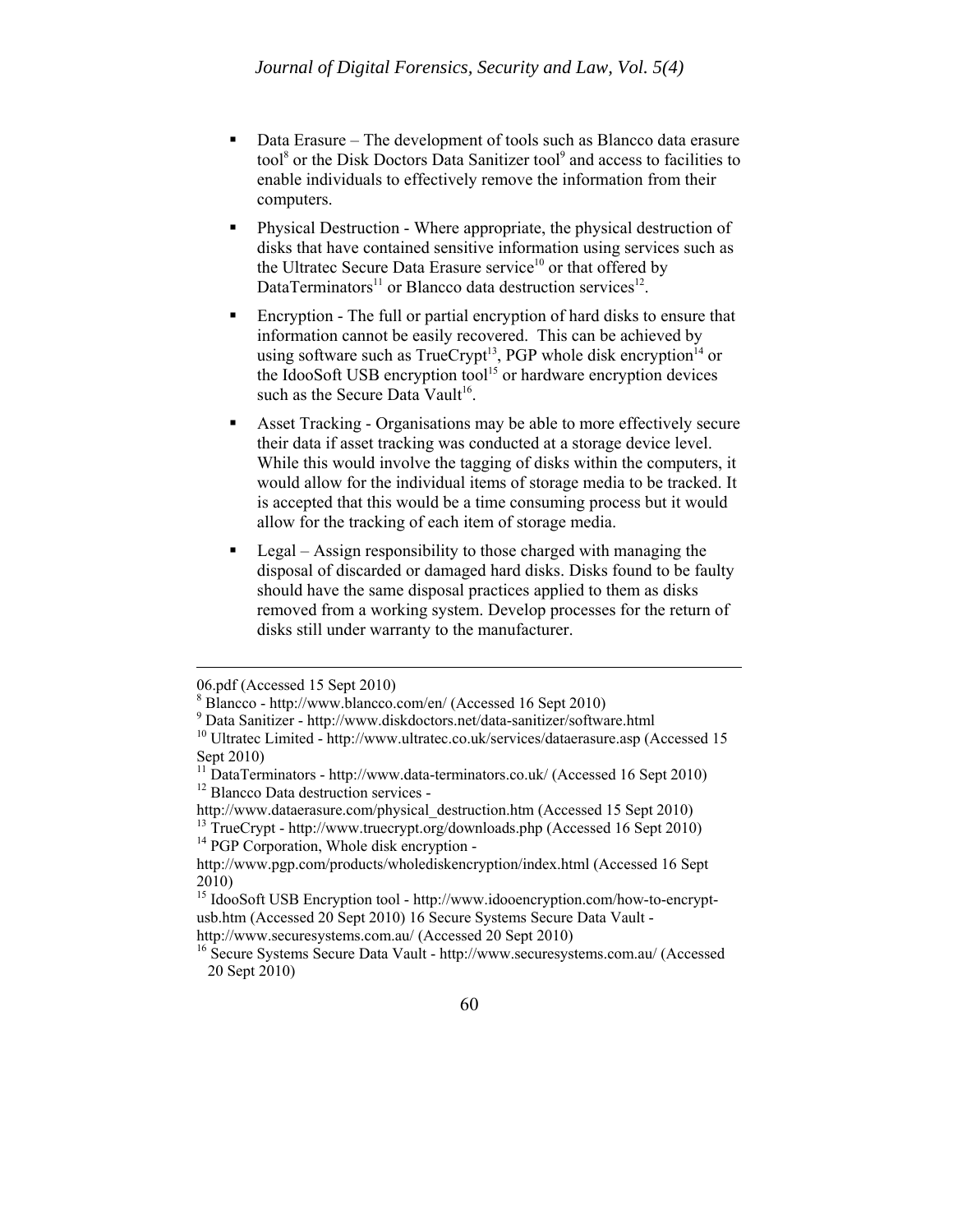#### **ACKNOWLEDGEMENTS**

In addition to the individuals named as authors for this paper, we would like to acknowledge the significant efforts of a number of people who assisted in the imaging and analysis of the large number of disks required for the research and the preparation of this report. The people involved were:

Andrew Woodward, Thomas Martin and Konstantinos Xynos.

#### **REFERENCES**

AlertsecXpress (2010), AMR Data Breach: 79000 Employees info at risk, 12 Jul 2010, http://blog.alertsec.com/2010/07/amr-data-breach-79000-employeesinfo-at-risk/ (Accessed 12 July 2010)

BBC News (2008), HSBC loses customers' data disc, http://news.bbc.co.uk/2/hi/7334249.stm (accessed 20 Oct 2010)

BBC News (2009), Previous cases of missing data,

http://news.bbc.co.uk/2/hi/uk\_news/7449927.stm, (accessed 20 Oct 2010)

BBC News (2010), Zurich Insurance fined £2.3m over customers' data loss, 24 Aug 2010, http://www.bbc.co.uk/news/business-11070217, (accessed 20 Oct 2010)

Canadian Globe and Mail (1993), Disk Slipped Into Wrong Hands, Canadian Globe and Mail, 2 Aug 1993. (Accessed 25 Feb 2009)

Garfinkel S.L, Shelat A, (2003), Remembrance of Data Passed: A Study of Disk Sanitization Practices. IEEE Security & Privacy, Vol. 1, No. 1, 2003.

Gedda, R., Govt agencies losing portable data: Privacy Commissioner, Techworld, 08 May 2009, http://www.techworld.com.au/article/302500/govt\_agencies\_losing\_portable\_d ata\_privacy\_commissioner, (Accessed 12 July 2010)

Identity Theft Resource Centre (ITRC). (2008), Security Breaches 2008, http://www.idtheftcenter.org/artman2/publish/lib\_survey/Breaches\_2008.shtml , (Accessed 16 Sept 2010)

Identity Theft Resource Centre (ITRC). (2009) 2009 ITRC Breach Report, http://www.idtheftcenter.org/ITRC%20Breach%20Report%202009.pdf (Accessed 16 Sept 2010)

Identity Theft Resource Centre (ITRC). (2010), 2010 ITRC Breach Report, http://www.idtheftcenter.org/ITRC%20Breach%20Report%202010.pdf (Accessed 16 Sept 2010)

Information Commissioner's Annual Report 2009/10,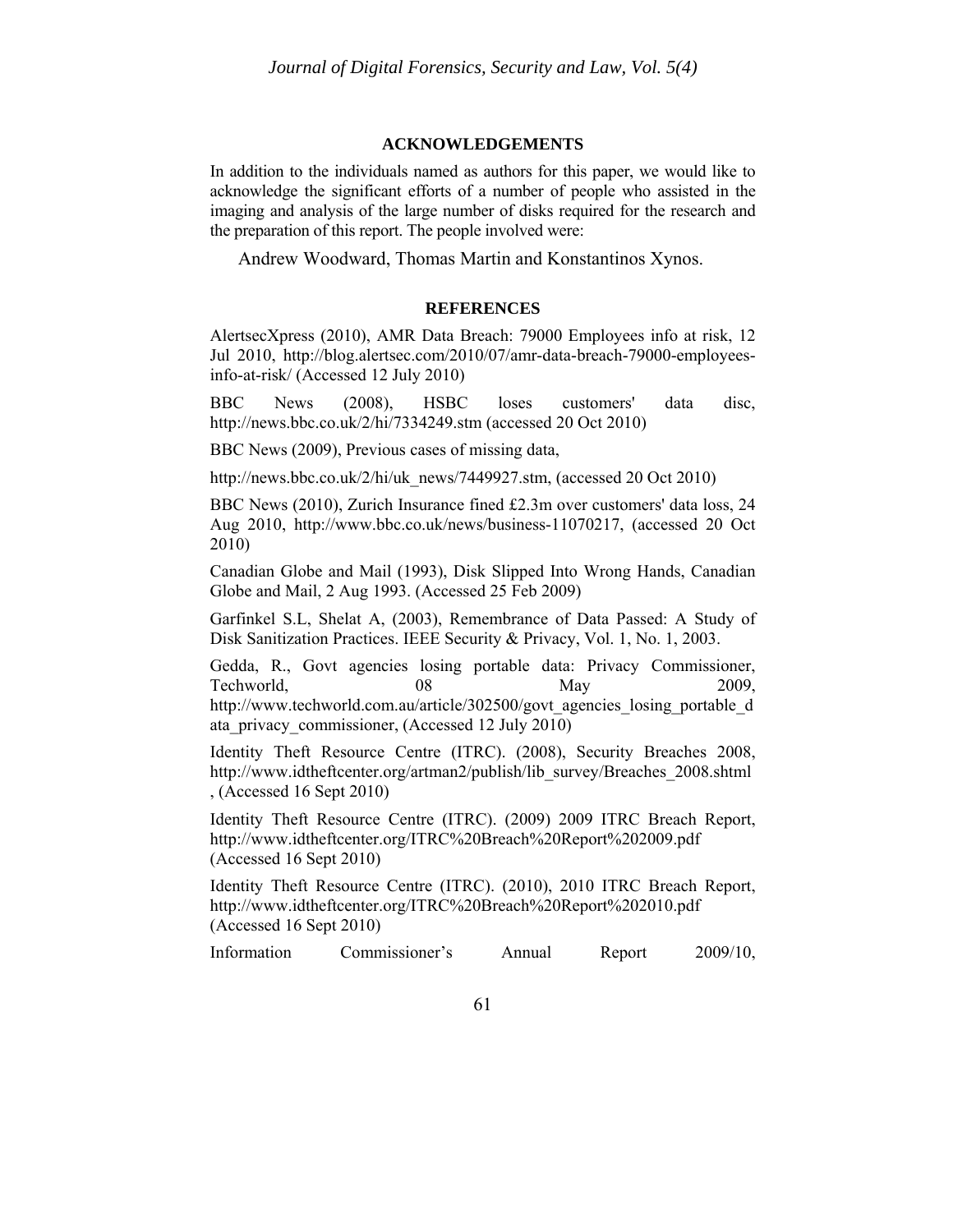http://www.ico.gov.uk/upload/documents/library/corporate/detailed\_specialist\_ guides/annual\_report\_2010.pdf, (accessed 24 Sept 2010)

InfoSecurity, British firms warned over laptop data lethargy, 12 October 2010, http://www.infosecurity-magazine.com/view/13141/british-firms-warned-overlaptop-data-lethargy/, (accessed 24 Sept 2010)

Johannes, R. (2006), The Demographics of Identity Fraud: Through education and vigilance, banks can prepare and protect those most vulnerable, Javelin Research,

http://www.javelinstrategy.com/uploads/607.R\_2006\_IDF\_Demographics.pdf, Aug 2006. (Accessed 04 Aug 2010)

Jones, A., Mee, V., Meyler, C., and Gooch, J,(2005), Analysis of Data Recovered From Computer Disks released for sale by organisations, Journal of Information Warfare, (2005) 4 (2), 45-53.

Jones, A., Valli, C., Sutherland, I., and Thomas, P,(2006), The 2006 Analysis of Information Remaining on Disks Offered for Sale on the Second Hand Market, Journal of Digital Forensics, Security and Law, (2006) 1 (3), 23-36.

Jones, A., Valli, C., Sutherland, I., and Dardick, G., (2008), The 2007 Analysis of Information Remaining on Disks Offered for Sale on the Second Hand Market, International Journal of Liability and Scientific Enquiry 2009 - Vol. 2, No.1 pp. 53 – 68.

Kouns, J. 2010, Ministry of Defence reports more than 1, 500 data loss incidents in the last five years, 15 Apr 2010, Seclist.org, http://seclists.org/dataloss/2010/q2/35

Kouns, J., 2010, ABC foul-up sees users' data exposed, 7 Oct 2010, Seclist.org, http://seclists.org/dataloss/2010/q4/2

Ponemon, (2009), 2009 Annual Study: French Cost of a Data Breach, Ponemon Institute, http://www.encryptionreports.com/

Price Waterhouse Cooper (2006), DTI Information security breaches survey 2006,

http://webarchive.nationalarchives.gov.uk/tna/+/http://www.dti.gov.uk/files/fil e28343.pdf (Accessed 07 Oct 2010)

Price Waterhouse Cooper (2008), 2008 Information Security Breaches Survey, http://www.bis.gov.uk/files/file45713.pdf (Accessed 07 Oct 2010)

Singel, R., Probe Targets Archives" Handling of Data on 70 Million Vets, 1 Oct 2009, Wired.com http://www.wired.com/threatlevel/2009/10/probetargets-archives-handling-of-data-on-70-million-vets/, (Accessed 07 Oct 2010)